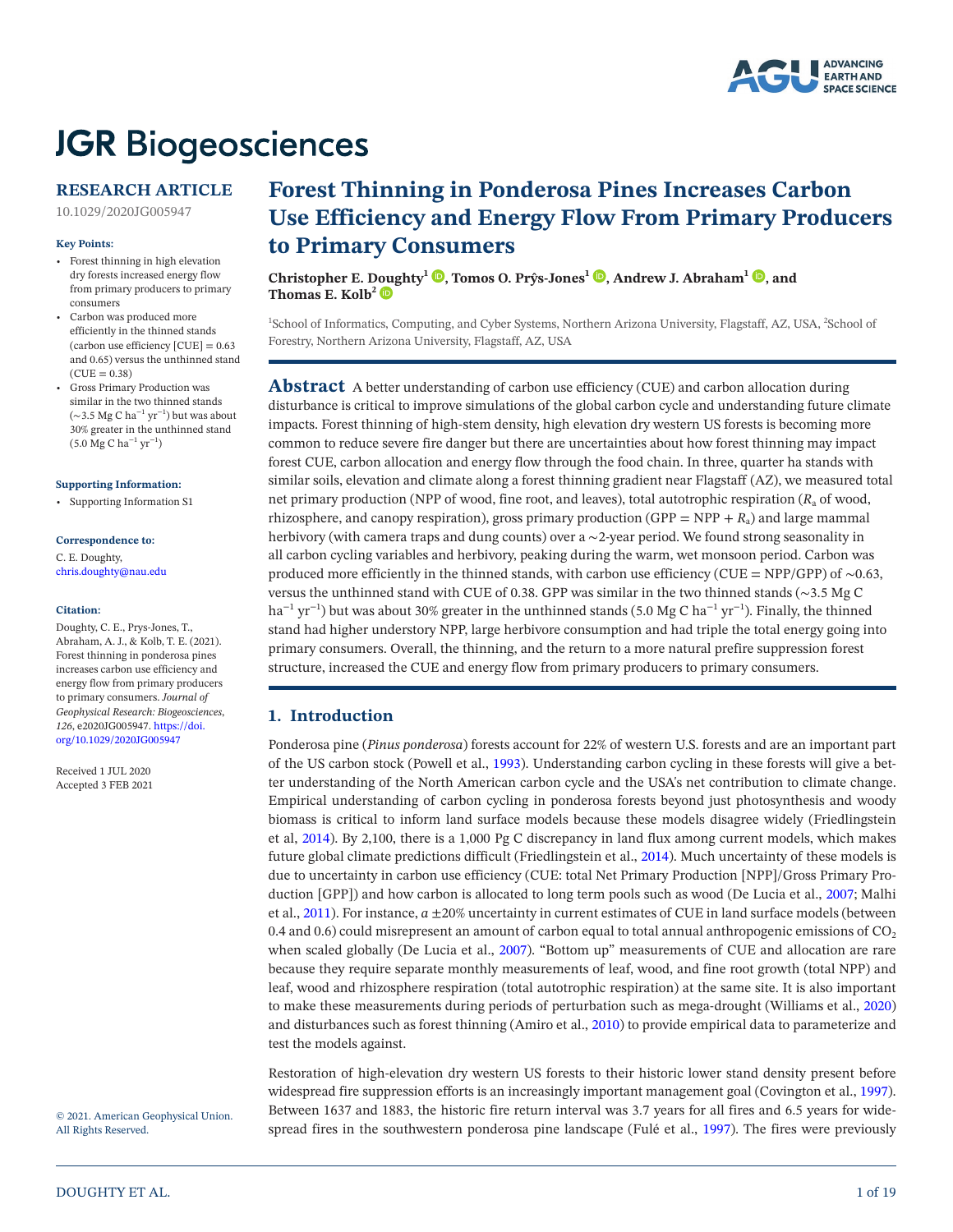



**Figure 1.** (Top) Historical photo from a nearby region from 1895 before widespread fire suppression efforts (from Northern Arizona University archives). (Top left) Location of our plots (bottom). Google maps image from 2016 with red outlines for stands T-15 (left) and NT (right) showing the forest thinning. Stand T-15 was thinned in 2015. We do not show stand T-17 in the image because the Google maps image was from prior to 2017 and does not show the thinning in T-17.

<span id="page-1-0"></span>started by lightning and likely, Native Americans (Allen et al., [2002](#page-16-1); Kaye & Swetnam, [1999\)](#page-17-6). Prior to fire suppression efforts, forests typically had 5–100 trees per hectare in small groups and more abundant grasses, forbs, and shrubs (Abella & Denton, [2009;](#page-16-2) Cooper, [1960;](#page-17-7) Covington et al., [1997](#page-17-4); White, [1985](#page-18-1); Figure [1\)](#page-1-0). For example, mean number of trees/ha in 15 AZ and NM stands increased from 77 in 1909 to 519 in 1997 (Moore et al., [2004](#page-17-8)). A wide range of studies support these findings including verbal descriptions by early explorers (Cooper, [1960\)](#page-17-7), stand data by early scientists (Woolsey, [1911](#page-18-2)), and dendrochronological and restoration studies (Fulé et al., [1997](#page-17-5)). Fires have been broadly suppressed in the western US since the late nineteenth century leading to increased stand densities, decreased age and size class diversity, changes in successional dynamics, altered insect and disease dynamics, decreased understory productivity and diversity, and a more even-aged forest structure (Covington & Moore, [1994](#page-17-9); Covington et al., [1997](#page-17-4)).

A review of eddy covariance studies found N. American forests generally lost carbon following a stand-replacing disturbance, but returned to a carbon sink after 10 years for most forests (Amiro et al., [2010\)](#page-16-0). There have been many studies on individual components of the carbon cycle in northern Arizona ponderosa pine forests, especially aboveground biomass changes. For instance, Dore et al. [\(2012\)](#page-17-10) found that forest carbon stocks recover quickly after thinning because of an increase in growth of residual trees and greater herbaceous production (Dore et al., [2012\)](#page-17-10). Eddy covariance measurements have shown that thinning ameliorates the negative impacts of drought on forest carbon assimilation (Dore et al., [2012](#page-17-10)). Modeling studies suggest that thinning and associated prescribed burning treatments in ponderosa pine forests reduce carbon storage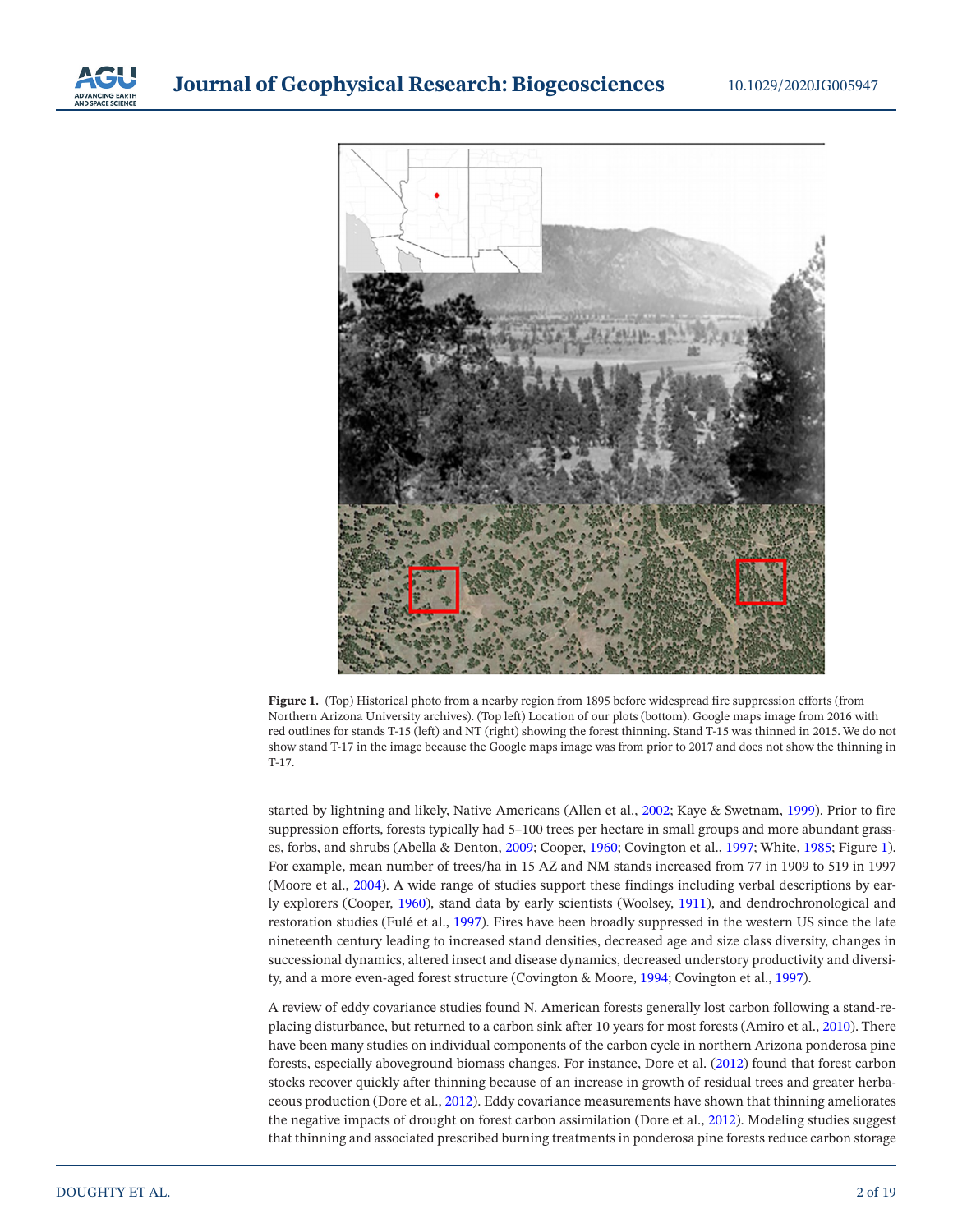in the short-term, but protect and stabilize long-term storage in live large trees (Krofcheck et al., [2019](#page-17-11); Sorensen et al., [2011\)](#page-18-3). There have been fewer studies of respiration and belowground components. One study showed inconclusive results of the impact of thinning of fine root growth (Dore et al., [2010](#page-17-12)). Another study showed a reduction in total soil respiration 1 and 2 years after thinning, but soil respiration was not partitioned into autotrophic and heterotrophic components (Sullivan et al., [2008\)](#page-18-4).

High-stem density ponderosa pine stands have high amounts of fuel accumulation which can lead to increased crown fire potential size and intensity. For instance, a survey in 2012 near Flagstaff, AZ, indicated an extreme fire hazard potential in 71% of the area (Stewart, [2014](#page-18-5)). Following large intense wildfires, there is often an increased risk of flood damage. For example, a recent flood following a fire near Flagstaff, AZ, in 2010 caused tens of millions of dollars of damage to infrastructure and private property (Stewart, [2014](#page-18-5)). In response, many regions of the southwestern US have begun to thin forests to reduce the possibility of large dangerous fires and subsequent flooding. In Arizona, a recent project called the Flagstaff Watershed Protection Project (FWPP) is thinning forests to reduce the risk of high-severity wildfire and subsequent flooding in two key watersheds (Stewart, [2014\)](#page-18-5). Restoration treatments that include tree thinning to reduce fuel load, followed by prescribed burning, have the potential to improve the ecological health of the forest. However, other studies have found complex relationships between forest thinning and wildfires (Banerjee, [2020\)](#page-16-3).

Such restoration efforts may be even more important in the future as climate change is expected to further increase the likelihood of severe wildfires (Westerling et al., [2006](#page-18-6)) and drought-related forest die-offs (Van Mantgem et al., [2009\)](#page-18-7). Some climate models predict that the average forest drought stress by the 2050s will exceed that of the most severe droughts in the past 1,000 years (Williams et al., [2013](#page-18-8)). Climate change in the North American Southwest is predicted to decrease winter precipitation (Seager & Vecchi, [2010](#page-18-9)) which is the most important water source for mature trees (Kerhoulas et al., [2013\)](#page-17-13). Unusually high-tree mortality has been reported in the North American Southwest during recent droughts, even in unburned forests (Ganey & Vojta, [2011\)](#page-17-14). Productivity of the herbaceous understory in the region's forests is limited by drought, but can be increased by forest restoration treatments like thinning (Moore et al., [2006](#page-17-15)).

A potential impact of forest thinning is that it will increase light and water availability in the forest understory, which increases understory plant growth (Dore et al., [2012;](#page-17-10) Moore et al., [2006](#page-17-15)) and herbivore populations. The most abundant large herbivores in the FWPP region are mule deer (*Odocoileus hemionus*), pronghorn (*Antilocapra americana*), and elk (*Cervus canadensis*). Arizona Game and Fish Department provides annual population trends for these game species and these have been used to predict that forest thinning will increase foraging habitat quality and quantity for elk, have little impact on mule deer populations, and unknown impacts on pronghorn (Stewart, [2014\)](#page-18-5). Here, we propose to address the impact of perturbations like forest thinning on energy flow through the trophic food chain. For instance, thinning may decrease GPP and increase herbivory, but it is unclear how the ratio of herbivory to GPP will change.

As far as we are aware, no studies have measured total NPP, total autotrophic respiration (*R*a), and herbivory at the same time and place in N. American forests. Therefore, to better understand the impacts of forest thinning on carbon cycling and herbivore abundance, we investigated three stands in the FWPP (one not thinned, one thinned in 2015, and one thinned in 2017) that have similar soils and climate using a protocol where we measured NPP (leaf, wood and fine root NPP) and autotropic respiration (leaf, wood, and rhizosphere respiration) (Doughty et al., [2015\)](#page-17-16) (detailed methods in Tables [1](#page-3-0) and [2](#page-5-0)). Two previous studies have explored aspects of CUE and carbon allocation in ponderosa pine forests (Dore et al., [2012;](#page-17-10) Law et al., [1999\)](#page-17-17) but each used different methodologies, did not include herbivory, and only one was along a thinning gradient in high-elevation, dry ponderosa forests. These terms are often poorly parameterized in global models (Malhi et al., [2011\)](#page-17-3) making future climate impact predictions difficult in this region. Such thinning efforts are widespread across regions of the world (Sohn et al., [2016\)](#page-18-10), making it vital to understand how these changes might affect the global carbon cycle. In addition, by estimating herbivory on the same stands we can better quantify impacts of the FWPP on herbivores and see how such changes impact total energy flows and food webs.

The hypotheses tested in this study are threefold:

- (1) Forest thinning will increase CUE
- (2) Forest thinning will increase carbon allocated to wood
- (3) Forest thinning will increase energy flow from primary producers to primary consumers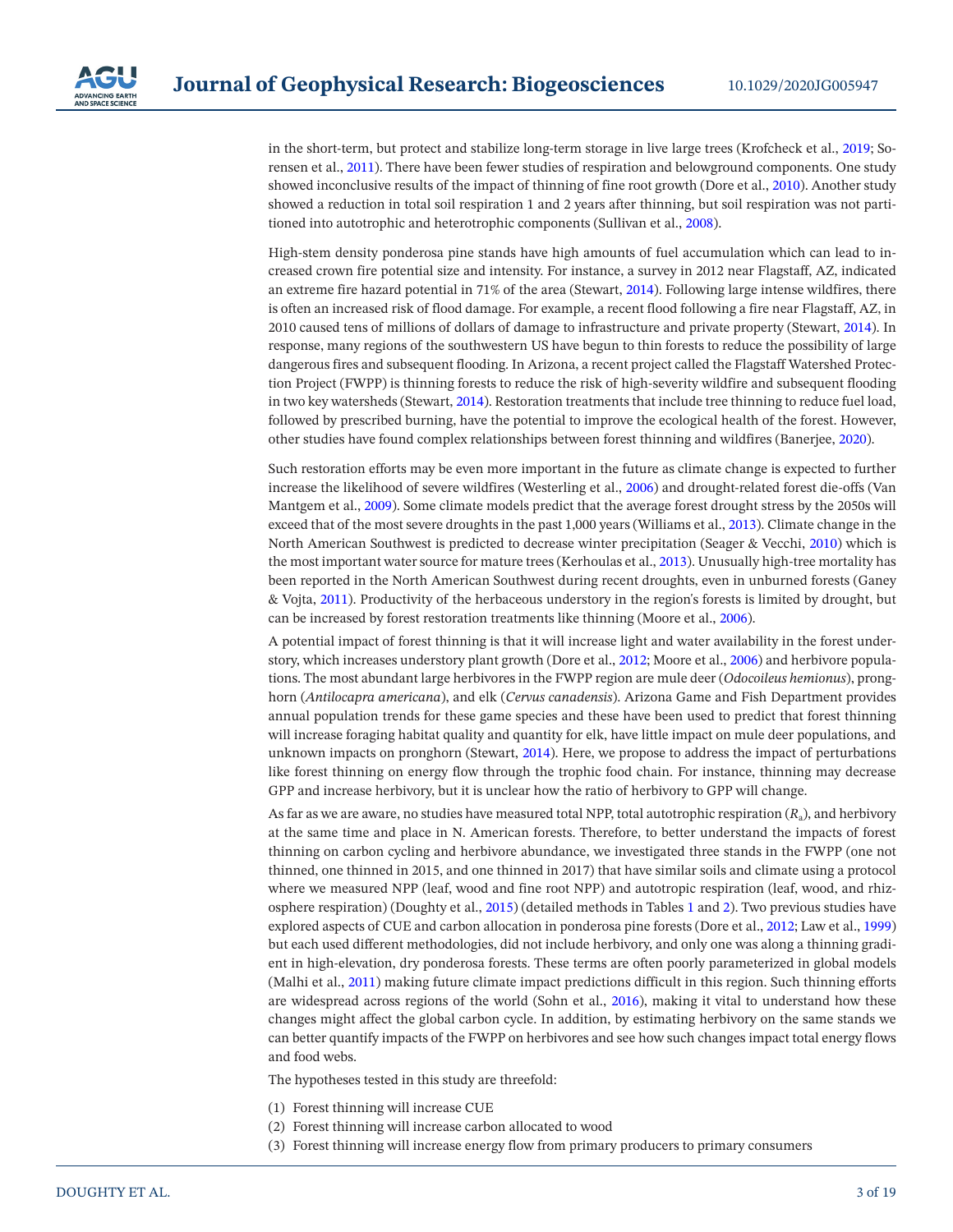

<span id="page-3-0"></span>*Methods for Intensive Studying of Carbon Dynamics on the Three Ponderosa Pine Stands Near Flagstaff, Arizona*

|                                                      | Component                                                             | Description                                                                                                                                                                                                                                                                                                                                                    | Sampling period                 | Sampling interval |
|------------------------------------------------------|-----------------------------------------------------------------------|----------------------------------------------------------------------------------------------------------------------------------------------------------------------------------------------------------------------------------------------------------------------------------------------------------------------------------------------------------------|---------------------------------|-------------------|
| Above-ground net primary<br>productivity ( $NPPAG$ ) | Above-ground coarse wood<br>net primary productivity<br>$(NPP_{ACW})$ | Forest inventory: All trees censused<br>to determine growth rate of<br>existing surviving trees and rate<br>of recruitment of new trees. Stem<br>biomass calculated using the Law<br>et al. (2001) allometric equation<br>for ponderosa pines. We measured<br>tree height for every tree once<br>using a laser rangefinder and<br>trigonometry.                | November 2017-September<br>2019 | Every 3 months    |
|                                                      | Litterfall net primary<br>productivity (NPPlitterfall)                | Litterfall production of dead<br>organic material was estimated<br>by collecting litterfall in 1 $m2$<br>$(1 \times 1$ m) litter traps placed on<br>the ground at the center of each<br>of the six subplots in each stand.<br>We did not account for decay prior<br>to collection as the dry climate<br>makes for slow decomposition<br>rates in pine needles. | July 2018-September 2019        | Every month       |
|                                                      | Leaf area index (LAI)                                                 | Canopy images were recorded with a<br>digital camera and hemispherical<br>lens near the litter trap of each<br>of the six subplots in each stand,<br>at a standard height of 1 m, and<br>during overcast conditions or in a<br>tree shadow.                                                                                                                    | November 2017-September<br>2018 | Every month       |
|                                                      | Herbivory (Herb <sub>camera</sub> and<br>$Herb_{dune}$                | We used 1-2 camera traps per stand<br>and measured dung fallen in the<br>area of the litter traps to estimate<br>large herbivore herbivory.<br>Herb <sub>dung</sub> is estimated with dung<br>from the ground litterfall traps.                                                                                                                                | April 2018-September 2019       | Every month       |
|                                                      | <b>Understory Net primary</b><br>production NPP <sub>under</sub>      | We removed all vegetation in 1 $m2$<br>$(1 \times 1 \text{ m})$ areas immediately<br>adjacent to each of the six<br>littertraps in each stand.                                                                                                                                                                                                                 | Collected October 2018          | Every year        |

# **2. Methods**

*Site description*: Our three, quarter ha stands are within ∼2 km of each other and have similar soils, climate, and elevation (characteristics compared in Table [3\)](#page-7-0). Soils are shallow, very stony and classified as Mollic eutroborralfs and Lithic eutroborralfs. The climate class is low sun cold and the soil temperature class is frigid (classifications based on Keys to Soil Taxonomy, Eighth Edition, 1998). They are on flat homogenous basalt substrate caused by a lava flow ∼300,000 years ago (Duffield, [1997](#page-17-18)) near Flagstaff AZ at ∼2,260 m elevation. The stands are on top of a flat plateau with 0 slope and aspect  $(< 2 \text{ m}$  change per 100 m). The thinning was part of the Flagstaff Watershed Protection Project (Figure [1;](#page-1-0) Stewart, [2014\)](#page-18-5). The vegetation community near our stands is dominated by ponderosa pines (*P. ponderosa*) which occur at elevations ranging from 2,130 to 2,800 m. Understory grasses in the area are typically Arizona fescue (*Festuca arizonica*), pine dropseed (*Blepharoneuron tricholepis*), mountain muhly (*Muhlenbergia montana*), and Kentucky bluegrass (*Poa pratensis*). Average (between 1913 and 1993) precipitation in the region is 577 mm yr−1 falling ∼half as snow and ∼half as summer monsoonal rains, with a mean annual temperature of ∼8°C (Savage et al., [1996;](#page-18-11) Schubert, [2015\)](#page-18-12).

*Thinning treatment*: Stand T-17 (−111.679024, 35.218921, elevation 2,260 m) was thinned in 2017 and we started measurements a few months after thinning was completed. Stand T-15 (−111.689168, 35.207406,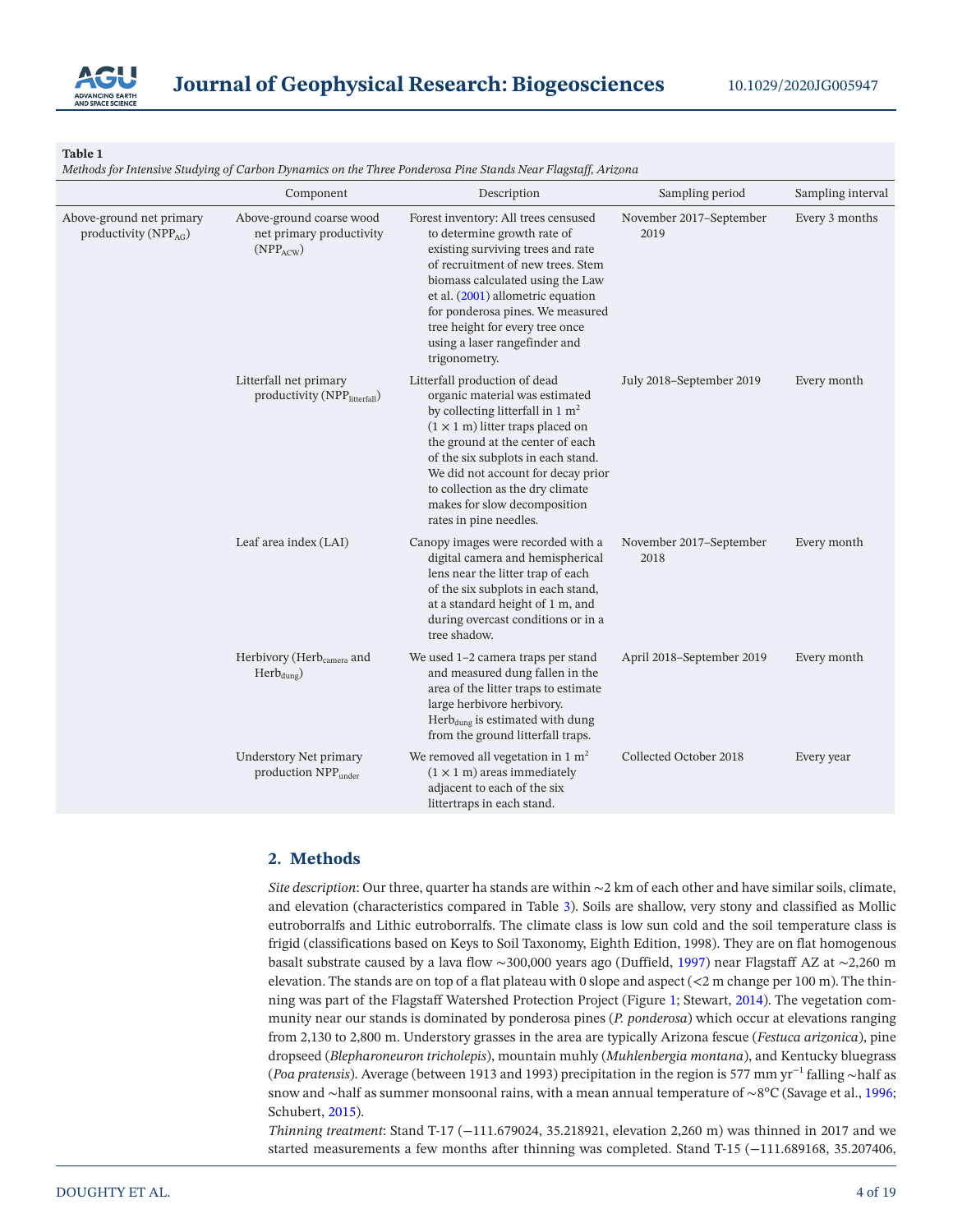

| Continued                                                                                 |                                                                                                                                         |                                                                                                                                                                                                                                                                                                                                                                                                                                                                                          |                                 |                          |
|-------------------------------------------------------------------------------------------|-----------------------------------------------------------------------------------------------------------------------------------------|------------------------------------------------------------------------------------------------------------------------------------------------------------------------------------------------------------------------------------------------------------------------------------------------------------------------------------------------------------------------------------------------------------------------------------------------------------------------------------------|---------------------------------|--------------------------|
|                                                                                           | Component                                                                                                                               | Description                                                                                                                                                                                                                                                                                                                                                                                                                                                                              | Sampling period                 | Sampling interval        |
| Below-ground net primary<br>productivity ( $NPP_{BG}$ )                                   | Coarse root net primary<br>productivity (NPP <sub>coarse roots</sub> )                                                                  | This component of productivity was<br>not measured directly and was<br>estimated by assuming that coarse<br>root productivity was 0.25 of<br>above-ground woody productivity,<br>based on published values from<br>Law et al. (2001).                                                                                                                                                                                                                                                    | n/a                             | Not directly<br>measured |
|                                                                                           | Fine root net primary<br>productivity (NPP <sub>fine roots</sub> )                                                                      | Three ingrowth cores (mesh cages<br>14 cm diameter, installed to<br>$\sim$ 30 cm depth) were installed<br>in stands 1 and 3. Cores were<br>extracted and roots were manually<br>removed from the soil samples<br>in three 5 min time steps and the<br>pattern of cumulative extraction<br>over time was used to predict root<br>extraction to 45 min. Root-free<br>soil was then re-inserted into the<br>ingrowth core. This process was<br>repeated for each measurement<br>thereafter. | July 2018–September 2019        | Every 3 months           |
| Autotrophic and heterotrophic Total soil $CO_2$ efflux $(R_{\text{soil}})$<br>respiration |                                                                                                                                         | Total soil CO <sub>2</sub> efflux was measured<br>using a closed dynamic chamber<br>method, near the litterfall trap<br>of each of the 6 subplots in<br>each stand with an infra-red gas<br>analyzer (IRGA; EGM-5) and soil<br>respiration chamber (SRC-1) in<br>the soil.                                                                                                                                                                                                               | November 2017–September<br>2019 | Every month              |
|                                                                                           | Soil $CO2$ efflux partitioned<br>into autotrophic<br>$(R_{\text{rhizosphere}})$ and<br>heterotrophic $(R_{\text{solid}})$<br>components | At three points, at each corner of<br>the stand, we placed long collars<br>(40 cm depth) to exclude both<br>roots and mycorrhizae. We did<br>not use the first three months of<br>data to account for the effects of<br>root severing and soil structure<br>disturbance that occurs during<br>installation.                                                                                                                                                                              | July 2018–September 2019        | Every month              |
|                                                                                           | Canopy respiration $(Rleaves)$                                                                                                          | We did not directly measure leaf dark<br>respiration but used the value<br>for ponderosa pines from Law<br>et al. $(1999)$ (normalized to $10^{\circ}$ C)<br>of 0.20 $\mu$ mol m <sup>-2</sup> s <sup>-1</sup> .                                                                                                                                                                                                                                                                         |                                 | Not directly<br>measured |
|                                                                                           | Above-ground live wood<br>respiration $(Rstems)$                                                                                        | Bole respiration was measured<br>using a closed dynamic chamber<br>method, from 6 trees, one per<br>subplot at $\sim$ 1.3 m height with<br>an IRGA (EGM-5) and soil<br>respiration chamber (SRC-1)<br>connected to a smoothed part of<br>the tree bole surface.                                                                                                                                                                                                                          | April 2018-September 2019       | Every month              |

elevation 2,264 m) was thinned in 2015 and we started measurements 2 years after thinning was completed. Stand NT (−111.681604, 35.208055 elevation 2,259 m) was not thinned. Stand NT is 636m from Stand T-15 and 1,170 m from Stand T-17. The area had been previously logged (sawtimber harvest) in 1919, 1925, and 1972. The forest thinning in our stands was done by crews on foot with chainsaws to remove the excess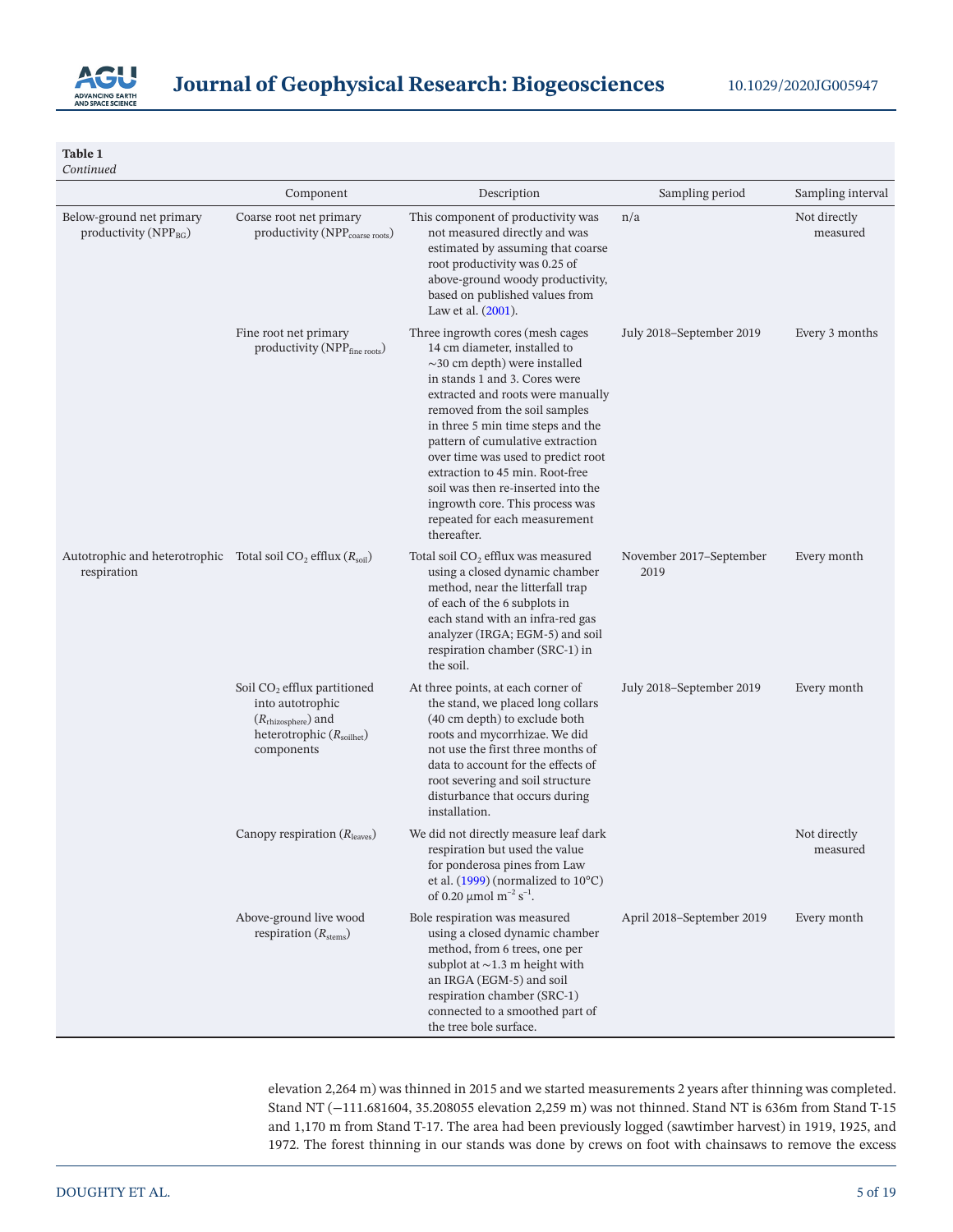

<span id="page-5-0"></span>*Data Analysis Techniques*

|                                                                     | Component                                                                                                  | Data processing details                                                                                                                                                                                                                                                                                                                                                                                                                                                                                                                  |
|---------------------------------------------------------------------|------------------------------------------------------------------------------------------------------------|------------------------------------------------------------------------------------------------------------------------------------------------------------------------------------------------------------------------------------------------------------------------------------------------------------------------------------------------------------------------------------------------------------------------------------------------------------------------------------------------------------------------------------------|
| Above-ground<br>net primary<br>productivity<br>(NPP <sub>AG</sub> ) | Above-ground coarse<br>wood net primary<br>productivity (NPP <sub>ACW</sub> )                              | Stem biomass calculated using the (Law et al., 2001) allometric equation for ponderosa pines >5 cm dbh:<br>AGB = 4141.644 + 14.509*( $(D^2)$ *H) where AGB is above ground biomass (g), D is dbh (cm), and H is<br>height (m). To convert biomass values into carbon, we assumed that dry stem biomass is 50% carbon.                                                                                                                                                                                                                    |
|                                                                     | Litterfall net primary<br>productivity<br>(NPP <sub>litterfall</sub> )                                     | $NPP$ <sub>litterfall</sub> is calculated as follows: $NPP$ <sub>litterfall</sub> = $NPP$ <sub>canopy</sub> over annual timescales. Litterfall is oven dried at<br>70°C to constant mass and weighed. Litter is estimated to be 50% carbon.                                                                                                                                                                                                                                                                                              |
|                                                                     | Leaf area index (LAI)                                                                                      | LAI estimated using 6 hemispherical photos taken in each subplot monthly following code developed in<br>Hemiphot.R: Free R scripts to analyze hemispherical photographs for canopy openness, leaf area index<br>and photosynthetic active radiation under forest canopies (ter Steege, 2018).                                                                                                                                                                                                                                            |
|                                                                     | Herbivory (Herb <sub>camera</sub> and<br>$Herb_{dung}$                                                     | The herbivory (Herb <sub>camera</sub> ) rate was an estimate of the number of elk, deer, and pronghorn present multiplied<br>by estimated metabolic cost over a time period (10 s) and area. See methods for details. Herb $_{\text{dung}}$ is<br>estimated with dung from the ground litterfall traps.                                                                                                                                                                                                                                  |
|                                                                     | Understory Net primary<br>production (NPP <sub>under</sub> )                                               | We removed all vegetation in 1 m <sup>2</sup> (1 $\times$ 1 m) areas immediately adjacent to each of the 6 littertraps in each<br>stand. Vegetation is oven dried at 70°C to constant mass and weighed. Vegetation is estimated to be 50%<br>carbon.                                                                                                                                                                                                                                                                                     |
| Below-ground<br>net primary<br>productivity                         | Coarse root net primary<br>productivity (NPP <sub>coarse</sub><br>$_{\rm roots})$                          | Coarse root production (25% of wood production) following Law et al. (2001).                                                                                                                                                                                                                                                                                                                                                                                                                                                             |
| $(NPP_{BG})$                                                        | Fine root net primary<br>productivity (NPPfine<br>roots)                                                   | Roots were oven dried at 70°C to constant mass and weighed. Roots were manually removed from the soil<br>samples in three 5 min time steps, according to a method that corrects for underestimation of biomass of<br>hard-to-extract roots and used to predict root extraction beyond 15 min (45 min) (Metcalfe et al., 2007); we<br>estimate that there was an additional 26% correction factor for fine roots not collected within 15 min. Due<br>to very rocky soils we did not correct for fine root productivity below 30 cm depth. |
| Autotrophic and<br>heterotrophic<br>respiration                     | Soil CO <sub>2</sub> efflux<br>partitioned into<br>Heterotrophic $(R_{\text{solid}})$<br>components        | The partitioning experiment allows estimation of the relative contributions of soil organic matter by<br>estimating soil respiration with the long tube to exclude all R <sub>rhizosphere.</sub>                                                                                                                                                                                                                                                                                                                                         |
|                                                                     | Soil CO <sub>2</sub> efflux<br>partitioned into<br>autotrophic<br>$(R_{\text{rhizosphere}})$<br>components | The partitioning experiment allows estimation of the relative contributions of roots and mycorrhizae by<br>subtracting $R_{\text{solid}}$ from $R_{\text{solid}}$ .                                                                                                                                                                                                                                                                                                                                                                      |
|                                                                     | Canopy respiration<br>$(R_{\text{leaves}})$                                                                | To scale to whole-canopy respiration, we multiplied mean dark foliage respiration normalized to 10°C which<br>was 0.20 $\mu$ mol m <sup>-2</sup> s <sup>-1</sup> from Law et al. (1999), by our monthly estimates of LAI. 10°C is close to the<br>measured average air temperature of our stands ( $\sim$ 8°C). To account for light inhibition of dark respiration<br>we multiplied our result by 0.67 (Malhi et al., 2009).                                                                                                            |
|                                                                     | Above-ground live wood<br>respiration $(R_{\text{stems}})$                                                 | To estimate stand-level stem respiration tree respiration per unit bole area was multiplied by bole surface area<br>(SA) for each tree, estimated with the equation for a cylinder: $SA = 2\pi (DBHb/2)^* H + 2\pi r^2$ , where H is<br>tree height, and DBHb is bole diameter at 1.3 m height.                                                                                                                                                                                                                                          |
|                                                                     |                                                                                                            |                                                                                                                                                                                                                                                                                                                                                                                                                                                                                                                                          |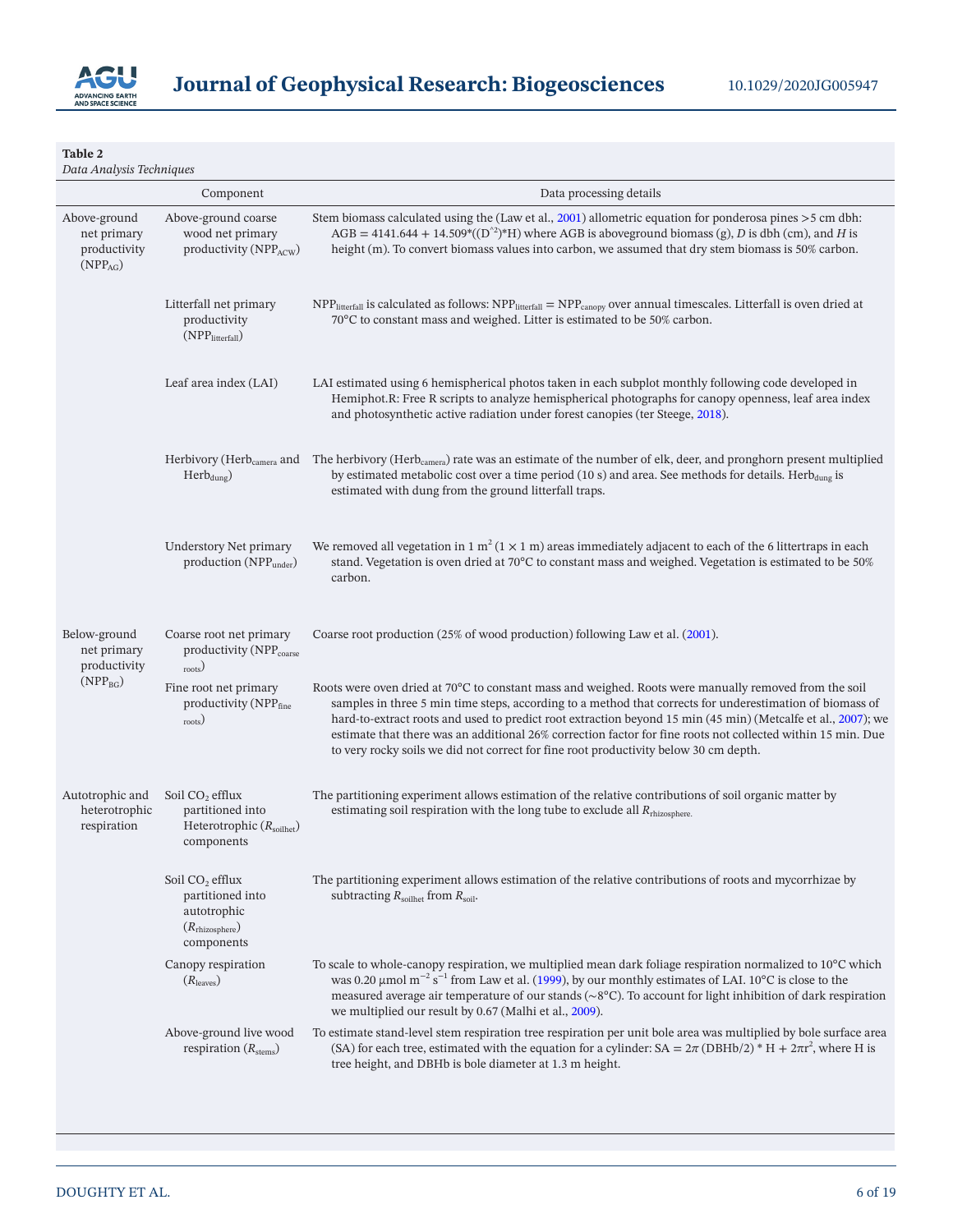

density of intermediate trees in the most abundant size class so as to develop uneven-aged structure and a mosaic of openings and tree groups of varying sizes. Openings occupy ∼25% of the treatment area (Stewart, [2014\)](#page-18-5) and felled trees were removed from the area. Further details of the thinning are available in an online supplement (SI). In our stands, there were 124 stems ha<sup>-1</sup> in Stand T-17 (thinned in 2017), 116 stems ha<sup>-1</sup> in Stand T-15 (thinned in 2015), and 400 stems ha<sup>-1</sup> in Stand NT (not thinned) including all trees. All trees were ponderosa pines. Mean DBH (>10 cm) was 37 cm (5 trees <10 cm dbh) in Stand T-17, 36 cm (6 trees <10 cm dbh) in Stand T-15, and 30 cm (0 trees <10 cm dbh) in Stand NT. Thinned stands (T-15 and T-17) have more trees at the extremes of height and DBH compared to stand NT (Figure [3\)](#page-10-0).

*Carbon fluxes*: We estimate ecosystem C flux components (detailed methods in Tables [1](#page-3-0) and [2\)](#page-5-0) within the quarter ha stand (divided into 6, 20 m by 20 m subplots) using protocols similar to those developed by the Global Ecosystem Monitoring network (Doughty et al., [2015;](#page-17-16) Malhi et al., [2021](#page-17-22)). A detailed description is available online for download ([http://gem.tropicalforests.ox.ac.uk\)](http://gem.tropicalforests.ox.ac.uk). Summaries of the different components quantified, and the field methods and data processing techniques used, are presented in Tables [1](#page-3-0) and [2,](#page-5-0) respectively. Error propagation was carried out for all combination quantities using standard rules of quadrature, assuming that uncertainties were independent and normally distributed. We calculated NPP using the following equation:

$$
NPP = NPP_{Above Ground Wood(ACW)} + NPP_{litter fall} + NPP_{fine\ roots} + NPP_{coarse\ roots} + NPP_{under story} + Herb_{dung} (1)
$$

This neglects several small NPP terms, such as NPP lost as volatile organic emissions and litter decomposed in the canopy, but these terms are likely to be small  $\langle$ <5%) (Malhi et al., [2009](#page-17-21)). Total autotrophic respiration, *R*a (detailed methods in Tables [1](#page-3-0) and [2](#page-5-0)) was estimated as

$$
R_a = R_{\text{canopy}} + R_{\text{stems}} + R_{\text{rhizosphere}} \tag{2}
$$

Here, we count root exudates and transfer to mycorrhizae as a portion of *Rr*hizosphere rather than as NPP. In quasisteady-state conditions (and on annual timescales or longer where there is no net change in plant nonstructural carbohydrate storage), *GPP* should be approximately equal to the sum of NPP and *R*a. Hence, we estimated GPP (detailed methods in Tables [1](#page-3-0) and [2\)](#page-5-0) as

$$
GPP = NPP + R_a \tag{3}
$$

We estimated the *CUE* (detailed methods in Tables [1](#page-3-0) and [2\)](#page-5-0) as the proportion of total GPP invested in total NPP:

$$
CUE = NPP / GPP
$$
 (4)

Herbivory measurements: We estimated large herbivore (mule deer, elk and pronghorn) herbivory in similar units to our carbon cycle measurements (Mg C ha<sup>-1</sup> yr<sup>-1</sup>) in two ways, with dung counts and camera traps (Bushnell Trophy Cam HD Essential E2 12MP Trail Camera, two per stand over 18 months). We also estimated carnivore (coyote and bobcat) occurrence with camera traps. We estimated herbivory with camera traps by counting numbers of mule deer, elk and pronghorn in photos which were triggered every 10 s (detailed methods in Tables [1](#page-3-0) and [2\)](#page-5-0). We calculated the metabolic needs of the animals observed in each of the photos (10 s snapshot) over an area of 672 m<sup>2</sup> (∼1/15 ha) (Bushnell user guide) using the following equation from Wolf et al. [\(2013](#page-18-14)):

$$
Metabolic rate = 0.021 * M0.716 kgDM / # / day
$$
 (5)

<span id="page-6-0"></span>We summed all individual elk, deer, and pronghorn photographed each month. *M* is mean weight which we estimated at  $M = 81$  kg for mule deer (males 65–135 kg, females 45–80 kg) and  $M = 47$  kg pronghorn (males  $40-65$  kg, females  $34-48$  kg),  $M = 160$  kg for elk (males 171 kg, females 150 kg) and coyote/bobcat  $M = 14$  kg (males 8–20 kg, females 7–18 kg) (we did not observe any larger carnivores like mountain lions or bears). Each photo of an animal represented 10 s of metabolic cost. We therefore converted the 10 s to a day by dividing by  $6 \times 60 \times 24$ . We multiplied by 15 to convert the area to ha and by 30 to convert to months. We estimated  $DM = 50\%$  carbon and animal assimilation efficiency of food is 50% (Chapin et al., [2012\)](#page-16-4). This converted our camera trap abundance numbers to Mg C ha<sup>-1</sup> mo<sup>-1</sup> and we call this Herb<sub>camera</sub>. We cross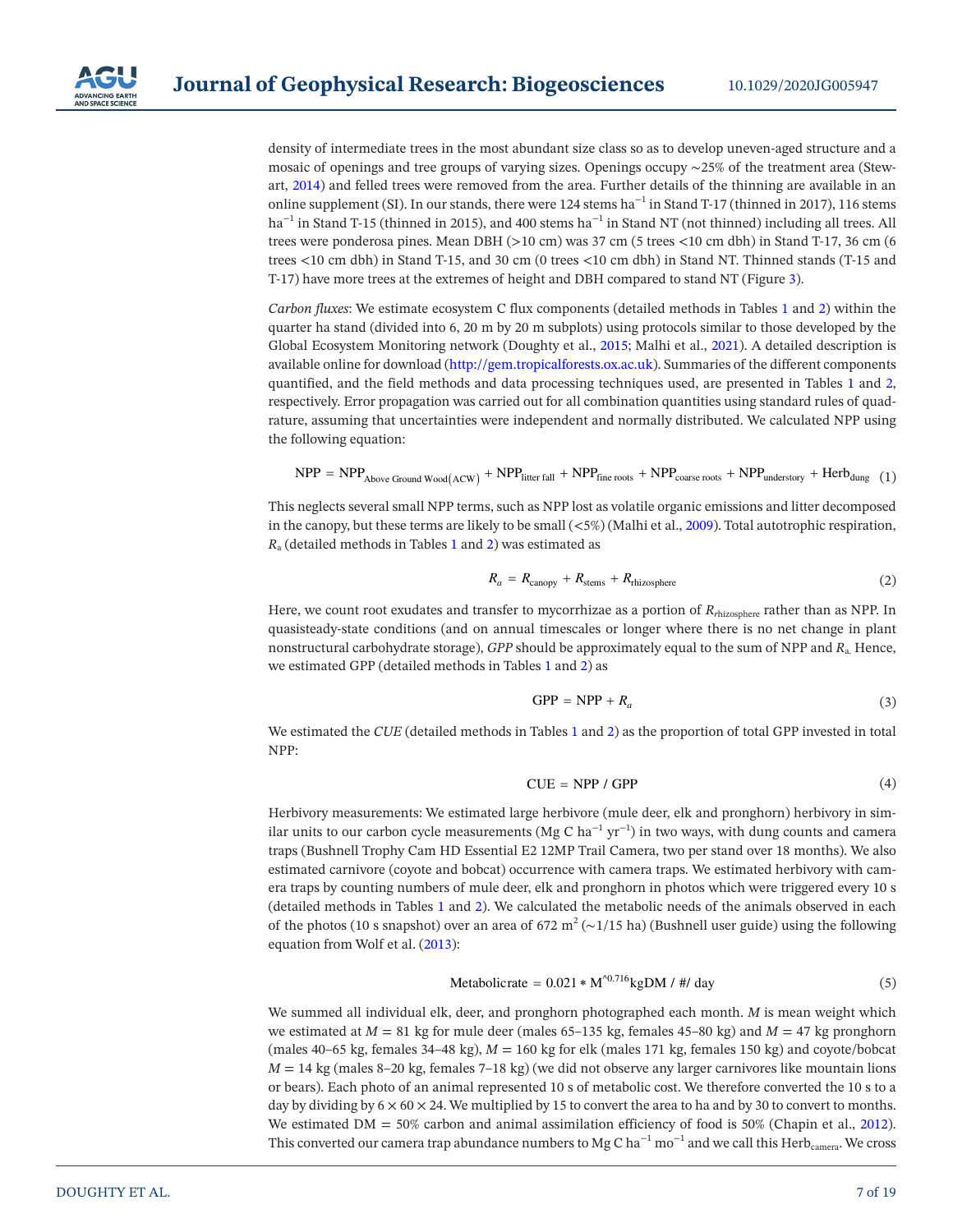

<span id="page-7-0"></span>

| Table 3<br><b>Stand Characteristics</b> |                   |                   |                   |
|-----------------------------------------|-------------------|-------------------|-------------------|
|                                         | Stand T-17        | Stand T-15        | Stand, NT         |
| Elevation                               | 2,260 m           | 2,264 m           | 2,259 m           |
| Stem density (stems $ha^{-1}$ )         | 124               | 116               | 400               |
| Mean DBH $(>10 \text{ cm})$             | 37                | 36                | 30                |
| Total Basal Area $(m^2 ha^{-1})$        | 12.4              | 10.3              | 30.4              |
| Tree height $(m)$ ( $>10$ cm)           | 14.6              | 13.0              | 14.0              |
| Woody surface area $(m^2 ha^{-1})$      | 1,847             | 1,426             | 5,426             |
| Slope/aspect                            | 0/0               | 0/0               | 0/0               |
| Rocks/Sand/Silt-clay (%)                | 22/70/8           | 11/64/5           | 23/74/3           |
| P parts per thousand (ppt)              | $0.031 \pm 0.008$ | $0.021 \pm 0.003$ | $0.026 \pm 0.004$ |
| $Ca$ (ppt)                              | $1.25 \pm 0.24$   | $1.03 \pm 0.20$   | $1.20 \pm 0.09$   |
| $Mg$ (ppt)                              | $0.94 \pm 0.19$   | $0.96 \pm 0.26$   | $1.01 \pm 0.13$   |
| $K$ (ppt)                               | $1.66 \pm 0.12$   | $1.69 \pm 0.09$   | $1.75 \pm 0.11$   |

Errors are sd. DBH, diameter at breast height

checked these values by comparing them to the dried weight of dung (50% carbon) fallen in our groundbased litter traps each month in six, 1  $\mathrm{m}^{2}$  areas per stand. We dried and weighed the dung in a manner similar to the litterfall and we call this  $Herb_{dune}$ . We found roughly similar values for both methods (Table [4](#page-8-0)).

Climate: In each stand, we used the TMS-4 soil measurement system to measure soil moisture at a depth of 10 cm and temperature at three depths, −6 (soil), +2 and +12 cm (air) (Wild et al., [2019](#page-18-15)). We used a conversion tool at<http://tomst.com/web/en/systems/tms/software/>to convert data of humidity collected from TMS stations into real values of volumetric soil moisture content and assumed soil type to be sand based on our measurements described below (∼95% rocks/sand and ∼5% silt/clay).

Soils: We collected soil from three locations per stand (two corners and the center in a line) from the top 5 cm after scraping away the top organic layer. We dried the soils for three days at 70°C. We then measured soil texture with a series of filters (2, 1, 0.25, 0.063 mm) shaking for ∼1 min. We defined texture as >2 mm as rock, between 0.063 and 2 mm as sand and below 0.063 mm as silt/clay. We measured chemical composition on each dried, homogenized (<0.25 mm) sample three times with a Bruker Tracer five XRF with a soil calibration which measures all elements with an atomic mass heavier than sodium.

## **3. Results**

Climate: Averaged soil temperature in the unthinned stand NT during 2019/2020 was cooler by several degrees than the thinned stand T-17 for several afternoon hours but similar for the rest of the day (Figure [2a\)](#page-9-0). Unfortunately, the sensor in stand T-15 was damaged by herbivores. Air temperature showed a similar, but reduced pattern (Figure [2b\)](#page-9-0). Volumetric water content was higher in Stand T-17 than NT possibly because of the greater evapotranspiration in Stand NT from more trees (Figure [2c\)](#page-9-0). There was strong seasonal variability in both air temperature and soil moisture at all stands (Figures [2d](#page-9-0) and [2e](#page-9-0))

Soils: Soils across the three stands were similar and very sandy (∼95% rocks/sand and ∼5% silt/clay) due to the recent substrate (300,000-year old lava flow) (Table [3\)](#page-7-0). Soil chemical composition was broadly similar with some minor variations between stands, such as slightly less phosphorus in Stand T-15 and slightly more cations (Ca, Mg, and K) in Stand NT. Slope and aspect were similar across stands.

Forest Structure: The forest thinning greatly impacted forest structure with the thinned stands having higher structural diversity. Stands T-15 and T-17 have more trees at the taller and shorter and bigger and smaller DBH range than stand NT (Figure [3](#page-10-0)). Total stand level above-ground biomass in 2017 was 17.9 Mg C ha<sup>−1</sup> (Stand T-17- thinned in 2017), 14.3 Mg C ha<sup>-1</sup> (Stand T-15- thinned in 2015) and 42.0 Mg C ha<sup>-1</sup> (Stand NT,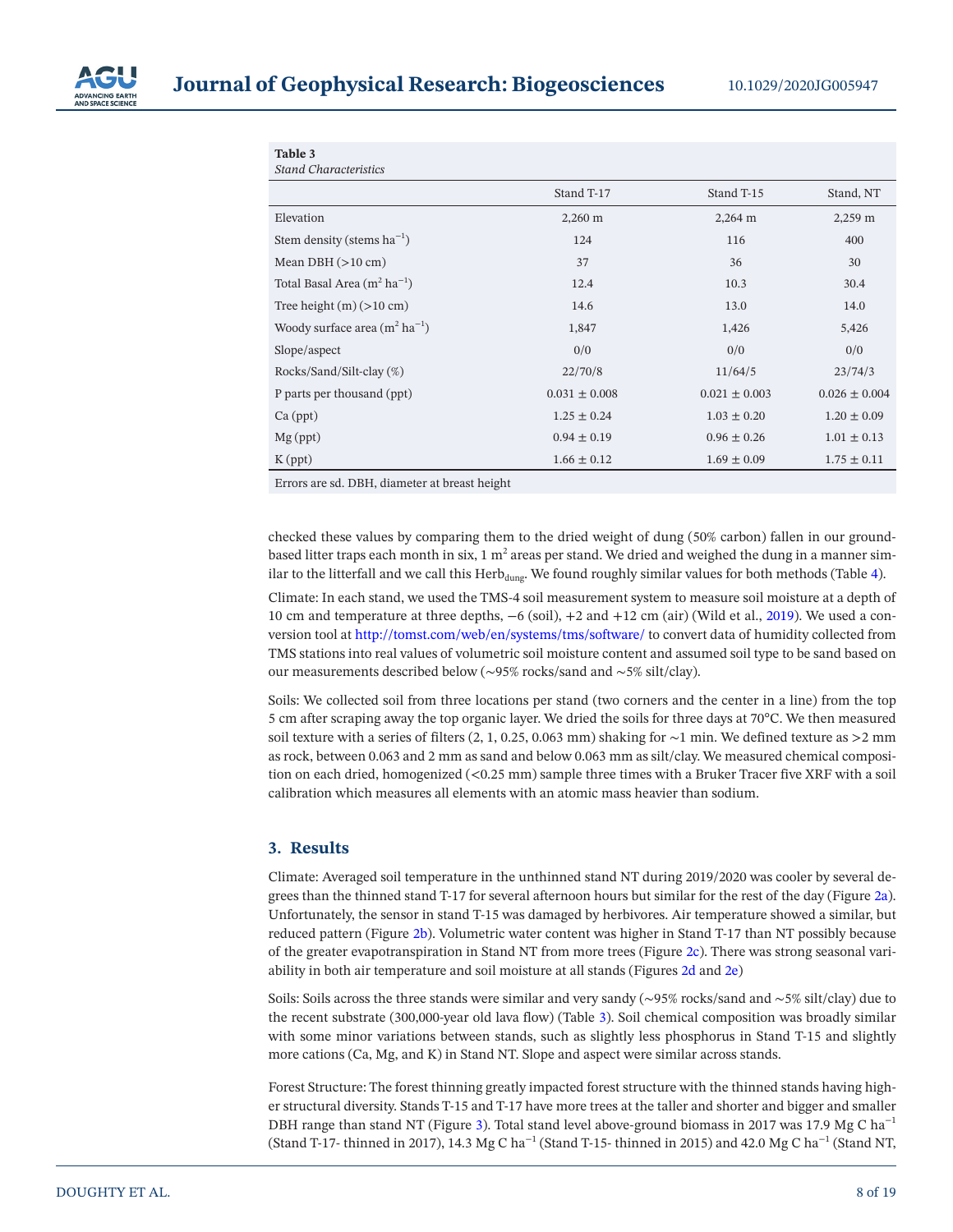

<span id="page-8-0"></span>*Total Yearly Averaged Aboveground Coarse Wood (ACW), Litterfall Net Primary Production (NPP), Fine Root NPP, Coarse Root NPP, Understory NPP, Total NPP, Large Herbivore Herbivory From Camera Traps and Dung Counts, Wood Respiration, Canopy Respiration, Rhizosphere Respiration, Total Autotrophic Respiration, Total Heterotrophic Soil Respiration, Gross Primary Production (GPP) and Carbon Use Efficiency (CUE) for 1–2 years of Data for Stands T-17, T-15, NT*

|                            | Stand  |       | Stand  |       | Stand |       |
|----------------------------|--------|-------|--------|-------|-------|-------|
|                            | $T-17$ | Error | $T-15$ | Error | $-NT$ | Error |
| $NPP_{ACW}$                | 0.06   | 0.01  | 0.14   | 0.01  | 0.23  | 0.02  |
| $NPP$ litter fall          | 0.64   | 0.39  | 0.34   | 0.19  | 0.85  | 0.31  |
| $NPP$ fine roots           | 1.42   | 0.55  | 1.42   | 0.55  | 0.72  | 0.26  |
| NPP <sub>coarse</sub> root | 0.01   | 0.00  | 0.03   | 0.00  | 0.06  | 0.01  |
| $NPP_{under}$              | 0.09   | 0.01  | 0.12   | 0.01  | 0.04  | 0.00  |
| <b>Total NPP</b>           | 2.27   | 0.67  | 2.15   | 0.58  | 1.90  | 0.40  |
| Herb <sub>camera</sub>     | 0.037  | 0.004 | 0.103  | 0.008 | 0.006 | 0.001 |
| Herbdung                   | 0.021  | 0.002 | 0.028  | 0.003 | 0.014 | 0.001 |
| $R_{\rm stems}$            | 0.61   | 0.27  | 0.52   | 0.18  | 1.93  | 0.77  |
| $R_{\text{canopy}}$        | 0.35   | 0.24  | 0.23   | 0.15  | 0.52  | 0.35  |
| $R_{\text{rhizosphere}}$   | 0.54   | 0.25  | 0.67   | 0.32  | 0.70  | 0.34  |
| $R_{\rm a}$                | 1.50   | 0.51  | 1.42   | 0.51  | 3.16  | 0.51  |
| $R_{\rm soilhet}$          | 0.79   | 0.36  | 0.99   | 0.47  | 0.92  | 0.45  |
| GPP                        | 3.63   | 0.84  | 3.32   | 0.72  | 4.96  | 1.07  |
| <b>CUE</b>                 | 0.63   | 0.20  | 0.65   | 0.19  | 0.38  | 0.10  |

Units are all Mg C ha−1 yr−1 except for CUE. Errors are standard error and error is propagated with quadrature.

unthinned). Total number of stems in stand NT was about 4-fold greater (400 ha<sup>-1</sup> vs. ~120 stems ha<sup>-1</sup>) than the other stands, but total above ground biomass (AGB) was only about 2.5 times greater as most large trees remained after the thinning.

#### **3.1. Net Primary Production**

*Above-ground woody NPP*: Based on measurements of DBH of all stems every three months from November 2017 to September 2019, NPPACW at stand T-17 was 0.06 Mg C ha<sup>-1</sup> yr<sup>-1</sup>, at stand T-15 was 0.14 Mg C ha<sup>-1</sup> yr<sup>-1</sup>, and at stand NT was 0.23 Mg C ha<sup>-1</sup> yr<sup>-1</sup>. However, individual trees in stand T-15 grew fastest (by an average of 0.44 cm circumference growth over the measurement period) followed by similar growth in stand NT (0.22 cm) and stand T-17 (0.20 cm). There was a strong seasonality in tree growth rate with most growth occurring during the summer monsoon seasons, whereas drought related shrinkage occurred during dry periods (Figure [4a\)](#page-10-1). Dividing the above-ground wood biomass by the aboveground wood biomass productivity, we estimated stem biomass residence times of 183 years for the NT stand. In all three stands, we only noted two instances of tree mortality (but these were 20% of trees <5 cm DBH) with signs of bark removal by herbivores. There were only eight trees <5 cm DBH in all stands and both were in stands T-15 and T-17.

Litterfall NPP: Total canopy NPP was calculated from six,  $1 \text{ m}^2$  ground litter traps per stand and was greatest in stand NT, followed by stand T-17 and stand T-15. All stands peaked in total litterfall in October with 0.19 Mg C ha<sup>-1</sup> mo<sup>-1</sup> in stand T-17, 0.06 Mg C ha<sup>-1</sup> mo<sup>-1</sup> in stand T-15 and 0.28 Mg C ha<sup>-1</sup> mo<sup>-1</sup> in stand NT (Figure [4b](#page-10-1)).

*Fine root NPP*: In the initial excavation of the three ingrowth cores per stand, fine root stocks were 6.1  $\pm$  2.3 Mg C ha<sup>-1</sup> for stand T-17 and 5.4  $\pm$  2.8 Mg C ha<sup>-1</sup> for stand NT. Stand T-17 had almost double the total

fine root NPP as stand NT (Figure [4c\)](#page-10-1). Dividing the root biomass by the root productivity, we estimated a fine root biomass residence time of 7.5 years for the NT stand. We did not measure root growth and biomass in stand T-15 and assume it is similar to stand T-17 for our total NPP calculations. There is a strong seasonality to all NPP components generally peaking during the warm wet monsoon period or mid-June to the end of September (Figure [4](#page-10-1)).

#### **3.2. Respiration**

*Soil heterotrophic and rhizosphere respiration*: Total annually averaged soil respiration peaked in stand T-15 followed by stand NT and stand T-17 (Figure [5a\)](#page-11-0). However, we apply a temperature correction because the average soil temperature (taken at the time and point of each measurement by the PP Systems soil temperature and moisture probe) when our measurements were taken was ∼20°C but the average soil temperature at our site was ∼8°C. We plotted all our soil respiration data against soil temperature measured at the same time and found a positive linear relationship explained by the relationship  $R_{\text{solid}} = 0.0144 * \text{ soil}$ temp–0.0695 ( $R^2$  = 0.28, note this equation is for units grams [CO<sub>2</sub>] m<sup>2</sup> hr<sup>-1</sup>). Based on this relationship, total soil respiration taken at the mean annual temperature (8°C) would be 1.3 Mg C ha<sup>-1</sup> yr<sup>-1</sup> at stand T-17, 1.7 Mg C ha<sup>-1</sup> yr<sup>-1</sup> at stand T-15 and 1.6 Mg C ha<sup>-1</sup> yr<sup>-1</sup> at stand NT. There is a strong seasonality to soil respiration peaking during the warm wet monsoon period (Figure [5a](#page-11-0)).

We calculated the average percentage of respiration attributable to the rhizosphere by subtracting monthly soil respiration values of tubes excluding rhizosphere respiration from those including rhizosphere and heterotrophic respiration. Averaged monthly values of rhizosphere respiration at stand T-17 were 40% of soil respiration and 43% of soil respiration at stand NT. We applied the percent rhizosphere respiration value from stand T-17 to stand T-15 (Figure [5b](#page-11-0)). Both total annually averaged rhizosphere respiration and heter-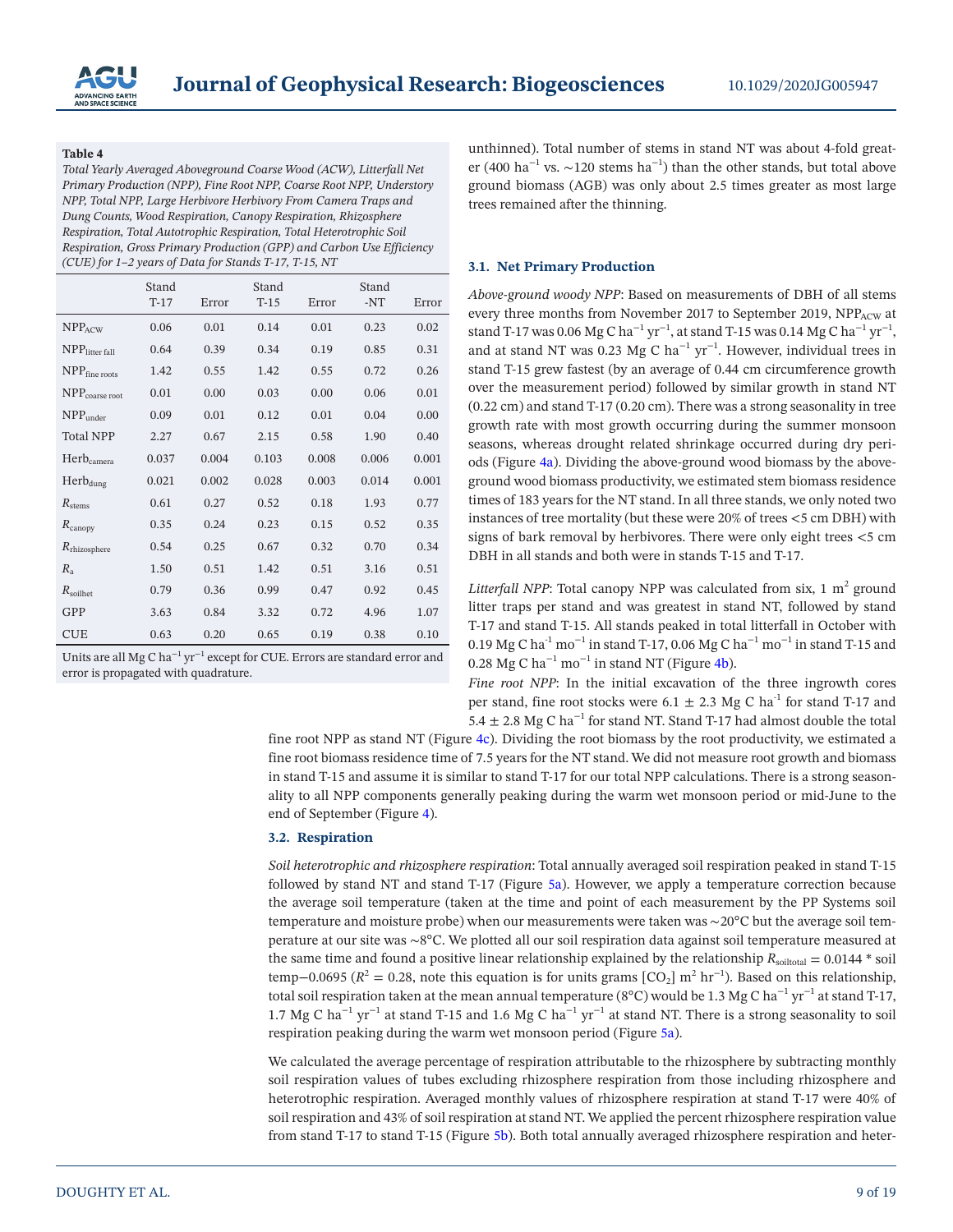



<span id="page-9-0"></span>**Figure 2.** (a) Diurnal soil temperature at 6 cm belowground (error bars are standard errors), (b) diurnal air temperature at 12 cm aboveground, (c) diurnal volumetric water content (%), (d) annual air temperature at 12 cm and (e) annual volumetric water content (%) for stands T-17 (gray) and NT (black) over a 24-h period for ∼1 year of data (October 2, 2019–August 26, 2020). Error bars are sd. Stands T-17 is thinned while NT is unthinned.

otrophic respiration was greatest at Stand T-15 followed by Stand NT and Stand T-17. Total soil respiration varied seasonally with a strong peak during the warm wet monsoon period in ∼July-September with these values >5-fold higher than the rest of the year (Figure [5a\)](#page-11-0).

*Wood respiration*: Average tree respiration was greatest at stand T-15 followed by stand NT and stand T-17. There was a seasonal cycle in wood respiration with respiration peaking in the wet warm monsoon months (Figure [5c\)](#page-11-0). To scale these measurements to the stand level, we multiplied total stand woody surface area by our scaled woody respiration fluxes. We estimated total woody surface area of trees at stand T-17 as 1,847 m<sup>2</sup> ha $^{-1}$ , stand T-15 as 1,426 m $^2$  ha $^{-1}$ , and stand NT as 5,426 m $^2$  ha $^{-1}$ . We acknowledge this may overestimate surface area as it does not account for tree taper with height increase. However, we apply a temperature correction because the average soil temperature of our measurements was 23°C but the average temperature at our site was ∼8°C. We plotted all our wood respiration data against soil temperature measured at the same time and found a positive linear relationship explained by the relationship  $R_{wood} = 0.0025 * soil temp + 0.084 (R^2 = 0.04)$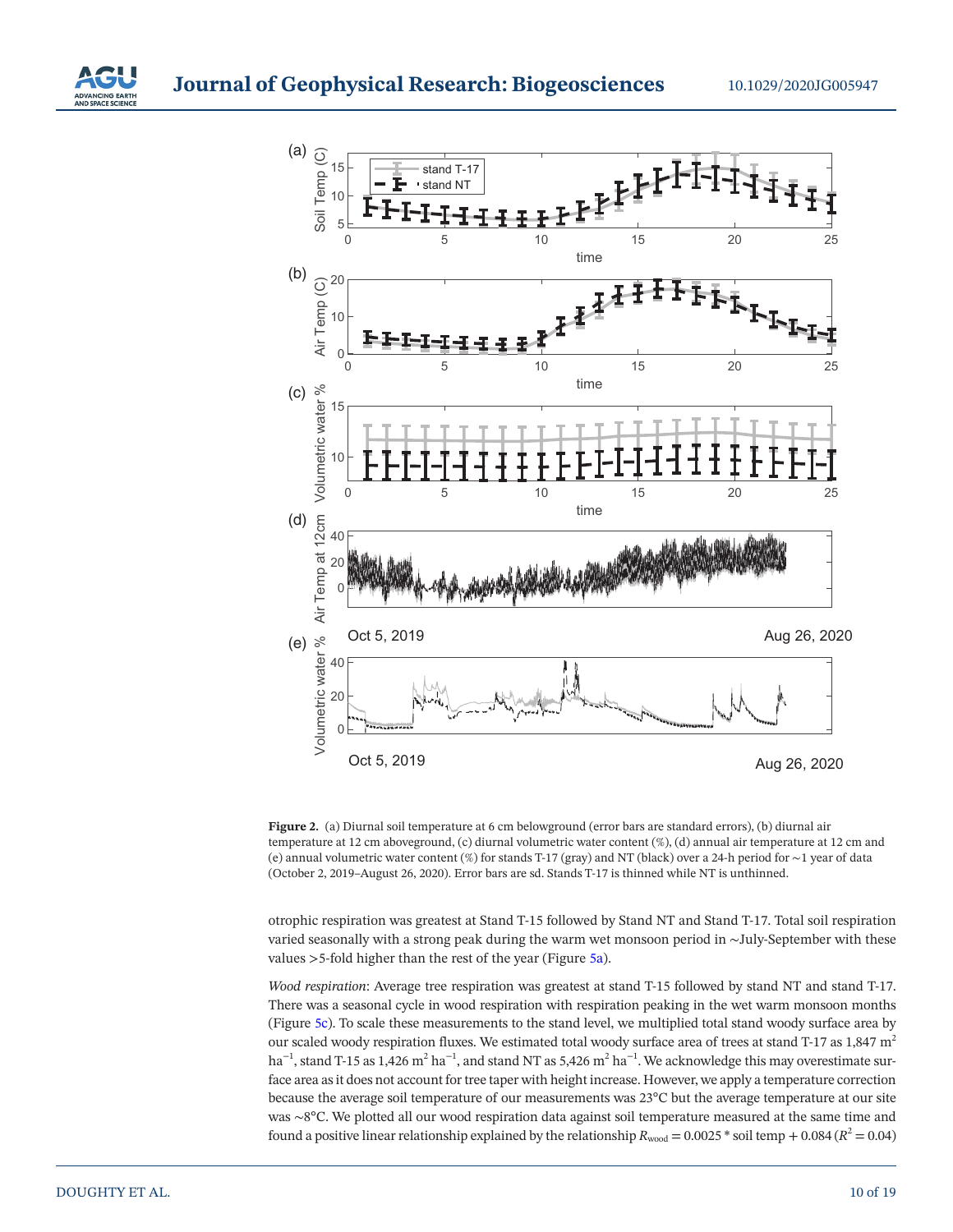



<span id="page-10-0"></span>Figure 3. Histograms for diameter at breast height (DBH) (top) and tree height (bottom) between the stands.



<span id="page-10-1"></span>**Figure 4.** (a) Woody NPP from measuring every tree per stand with a diameter at breast height (DBH) tape every 3 months over a 2-year period for stand T-17 (red dashed), stand T-15 (black dotted) and stand NT (orange). (b) Fine root NPP from three ingrowth cores in Stands T-17 and NT collected every three-six months over a 15-month period. (c) Sum of the monthly collections from 6 traps per stand of total litter in a 1  $m^2$  area over a 1-year period. (d) Total NPP is the sum of the fine root, wood and litter NPP and here does not include NPP components such as understory, herbivory, or coarse roots because we have no seasonal data on these components. All units are Mg C ha−1 mo−1 and errorbars are standard errors. Stands T-15 and T-17 are thinned while NT is unthinned. NPP, net primary production.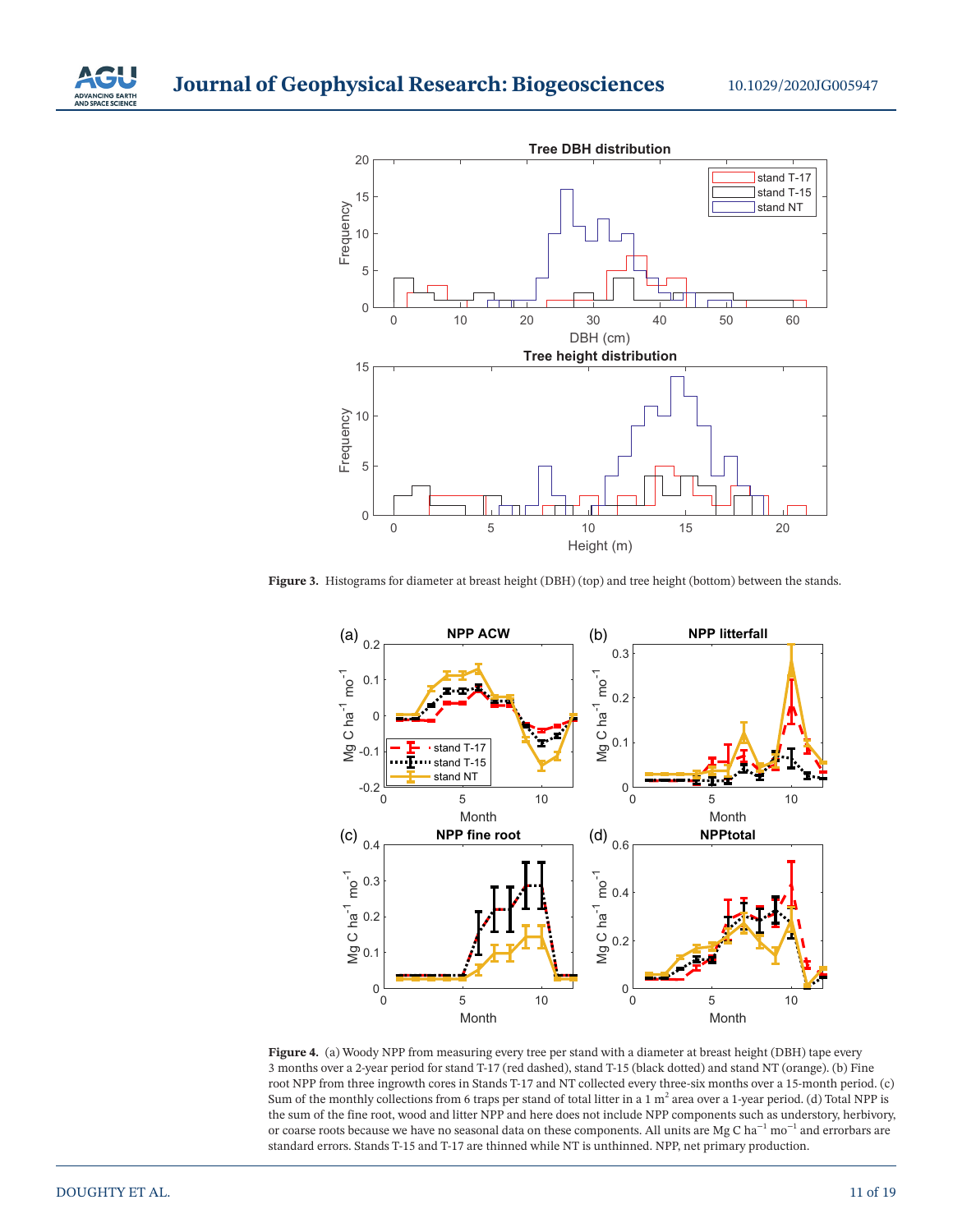**Journal of Geophysical Research: Biogeosciences**



<span id="page-11-0"></span>**Figure 5.** (a) Total soil respiration and (b) autotrophic soil respiration measured at six locations per stand monthly over a ∼2-year period for stand T-17 (red dashed), stand T-15 (black dotted) and stand NT (orange) near Flagstaff, Arizona, USA. Autotrophic respiration was determined by an exclusion experiment (*N* = 3 per stand), where respiration was measured from tubes after roots and mycorrhizae had been removed. (c) Average tree above-ground wood respiration from six trees per stand measured every month and (d) multiplied by the total woody surface area of the stand over a 16-month period, (c) are in units of grams (CO<sub>2</sub>) m<sup>2</sup> hr<sup>−1</sup> and (d) is in units of Mg C ha<sup>−1</sup> mo<sup>−1</sup> and error bars are standard errors. Rhizosphere respiration is assumed to be a constant fraction of total soil respiration. Stands T-15 and T-17 are thinned, while NT is unthinned.

(although the  $R^2$  is low, the fit is significant  $[P < 0.05]$ ). Based on this relationship, our measurements taken at the mean annual temperature (8° vs. 23°C), total annual woody respiration would be 0.61 Mg C ha<sup>-1</sup> yr<sup>-1</sup> at stand T-15, 0.52 Mg C ha<sup>-1</sup> yr<sup>-1</sup> at stand T-15 and 1.9 Mg C ha<sup>-1</sup> yr<sup>-1</sup> at stand NT. There is a moderate seasonality to wood respiration with a peak during the warm, wet monsoon period (Figures [5c](#page-11-0) and [5d](#page-11-0)).

*Leaf respiration*: Leaf Area Index (LAI) measured with six hemispherical photos per stand per month averaged 0.68  $\pm$  0.49 m<sup>2</sup> m<sup>-2</sup> at stand T-17, 0.37  $\pm$  0.43 at stand T-15 and 1.01  $\pm$  0.38 m<sup>2</sup> m<sup>-2</sup> at stand NT. There was not a seasonal cycle in LAI in the stands. We did not directly measure leaf dark respiration but used the value from Law et al. [\(2001](#page-17-19)) (normalized to 10°C which is close to the average air temperature measured at our site of 8°C) of 0.20 µmol  $m^{-2} s^{-1}$ . To account for light inhibition of dark respiration we multiplied our result by 0.67 (as in Malhi et al., [2009](#page-17-21)). Based on these results, we estimate total annual canopy respiration averaged was greatest at stand NT followed by stand T-17 and stand T-15 (Table [4\)](#page-8-0).

Total productivity, autotrophic respiration and CUE: We added annually averaged fine root NPP, aboveground woody NPP, understory NPP, canopy NPP, herbivory NPP, and estimated coarse root NPP (25% of above-ground woody NPP) to estimate a stand level NPP of 2.27 Mg C ha<sup>-1</sup> yr<sup>-1</sup> for stand T-17, 2.15 Mg C ha<sup>-1</sup> yr<sup>-1</sup> for stand T-15, and 1.90 Mg C ha<sup>-1</sup> yr<sup>-1</sup> for stand NT (Figure [6a](#page-13-0) and Table [4](#page-8-0)). We added annually averaged rhizosphere respiration, woody respiration, and leaf respiration to estimate total autotrophic respiration at 1.50 Mg C ha<sup>-1</sup> yr<sup>−1</sup> for stand T-17, 1.42 Mg C ha<sup>-1</sup> yr<sup>−1</sup> for stand T-15, and 3.16 Mg C ha<sup>-1</sup> yr<sup>−1</sup> for stand NT. We added total autotrophic respiration to total NPP to estimate total GPP at 3.63 Mg C ha<sup>-1</sup> yr<sup>-1</sup> for stand T-15, 3.32 Mg C ha<sup>-1</sup> yr<sup>-1</sup> for stand T-17, and 4.96 Mg C ha<sup>-1</sup> yr<sup>-1</sup> for stand NT (Figure [6b](#page-13-0)). We divided total NPP from total GPP to estimate CUE at 0.63, 0.65, and 0.38. There is a strong seasonality to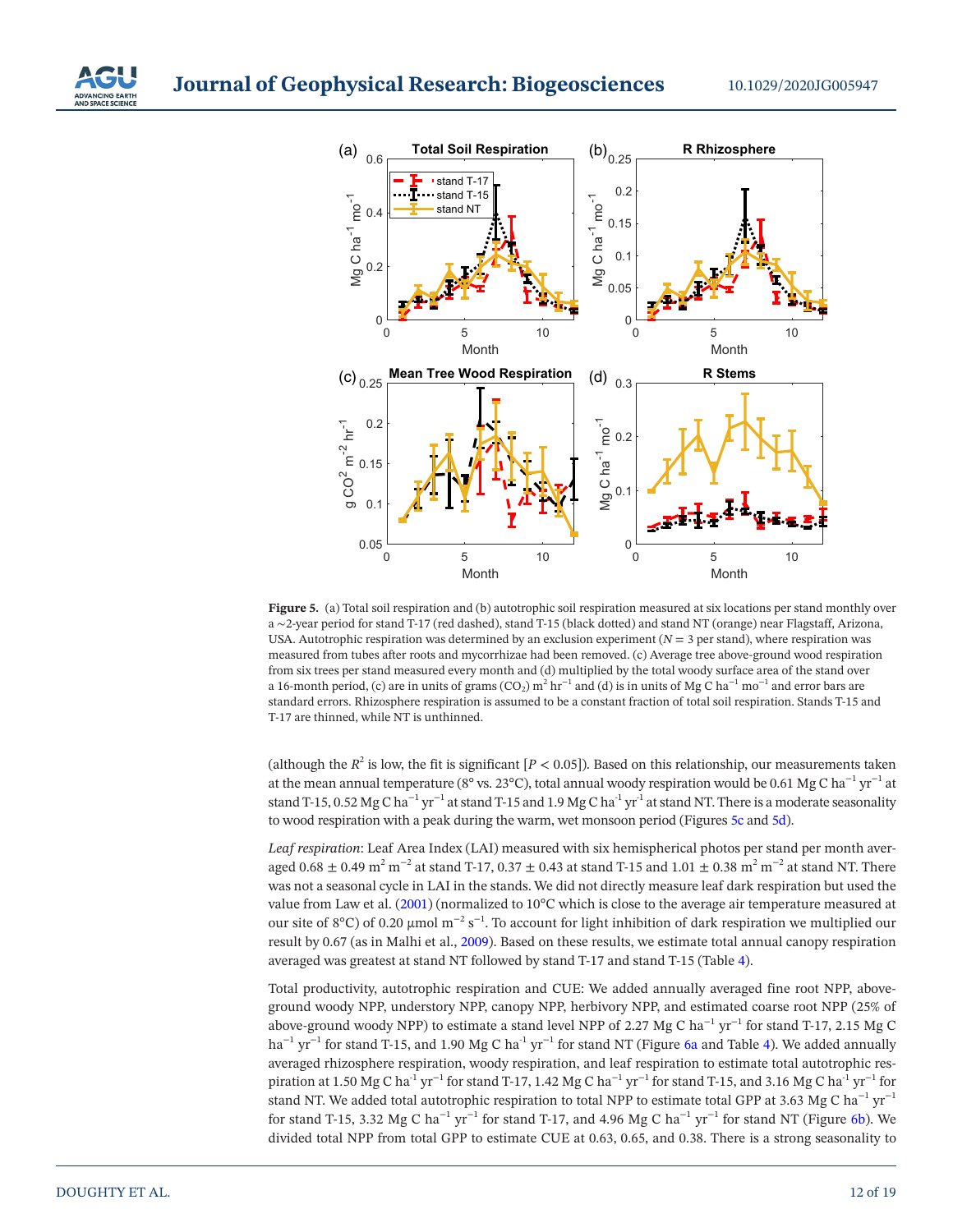GPP (or more accurately plant carbon expenditure, PCE) peaking during the warm wet monsoon period (Figure [6c](#page-13-0)). Seasonality is less pronounced in total autotrophic respiration and CUE increases almost linearly until October when it drops.

Herbivory: We estimated herbivory due to larger species (deer, elk, and pronghorn) in two ways: with camera traps and with dung counts. Using 1–2 camera traps per stand and Equation [5,](#page-6-0) we calculated the energy expended by the animals when in frame and averaged this per month (Figure [7](#page-14-0)) and per year. We find that herbivory was greatest at stand T-15 followed by stand T-17 and stand NT (Figure [7a](#page-14-0); Table [4\)](#page-8-0). Dung count estimates had a similar pattern between the stands. We note a reasonable agreement between the two methods with both methods estimating stand T-15 having the highest herbivory. This amount is 48% of understory NPP with the camera trap method and 28% using the dung count method. We estimate carnivore biomass as a percent of herbivore biomass to average 0.04% for all three stands and slightly higher in stand NT at 0.06% (Table [5](#page-14-1)). There is a strong seasonality to herbivory that matches seasonality of other carbon fluxes (Figures [6](#page-13-0) and [7](#page-14-0)). Thinning tripled energy flow into primary consumers (herb/GPP) with herbivores consuming 0.28% of GPP in the unthinned stand (NT) and 0.71% in the thinned stands (average of T-15 and T-17).

## **4. Discussion**

Forest thinning affected the ponderosa forest in some expected ways, such as increasing understory NPP and herbivore abundance. It also increased the CUE of the forest in the thinned stands (0.63 and 0.65) versus the unthinned stand (0.38) (Table [4](#page-8-0) and Figure [8\)](#page-15-0). There were also some unexpected changes, such as higher NPP allocation to root growth in the thinned stands than the unthinned stand. Overall, GPP was similar in the two thinned stands ∼3.5 Mg C ha<sup>-1</sup> yr<sup>-1</sup> but was about 30% greater in the unthinned stands (5.0 Mg C ha−1 yr−1). There was not a clear trend in growth rates of individual trees in our stands (T-15 grew fastest, followed by stand NT and stand T-17). Past studies have documented greater growth rates of "big trees" like those in T-15 and T-17 in even-aged and uneven-aged stands (Blanche et al., [1985;](#page-16-5) O'Hara, [1988;](#page-17-23) Waring et al., [1980\)](#page-18-16). The increase in understory growth (∼0.06 Mg C ha<sup>-1</sup> yr<sup>-1</sup>) did not offset the loss of tree photosynthetic area following thinning in terms of total carbon fixed.

Our estimates of GPP are lower than from other ponderosa pine stands in the US. Near our stands in Flagstaff AZ, thinning of a ponderosa pine forest from 472 stems/ha to 143 stems/ha (vs. 400 and ∼120 at our stands) reduced GPP (measured by eddy covariance) from 9.1 to 8.3 Mg C ha<sup>-1</sup> yr<sup>-1</sup> (vs. 5.0 and 3.5 at our stands), and reduced NPP from 2.45 to 2.41 Mg C ha<sup>-1</sup> yr<sup>-1</sup> (vs. 2.2 and 1.9 at our stands) (Dore et al., [2010\)](#page-17-12). LAI in the Dore et al. [\(2010](#page-17-12)) study was reduced from 1.5 to 0.9 m<sup>2</sup>/m<sup>2</sup> (vs. ~1.0 and ~0.55 m<sup>2</sup>/m<sup>2</sup> at our stands). Therefore, in our stands, both GPP and LAI are ∼55% of the Dore et al. [\(2010](#page-17-12)) study, but NPP is similar for both studies which suggests between site variability in CUE. In contrast, the differences in GPP could be partially methodological (eddy covariance vs. bottom up scaling), although previous work has found similar GPP estimates between these methods (Doughty et al., [2015](#page-17-16)). In another study, a young ponderosa pine forest in central Oregon had a GPP of 8.0 Mg C ha−1 yr−1 and a NPP of 3.6 Mg C ha−1 yr−1 and a relatively undisturbed old-growth forest Oregon had a GPP of 10.4 Mg C ha−1 yr−1 and a NPP of 4.7 Mg C ha<sup>-1</sup> yr<sup>-1</sup> (Law et al., [2001\)](#page-17-19). These values are more than double our estimates of GPP (∼3.5 Mg C ha<sup>-1</sup> yr<sup>-1</sup> in the thinned and 5.0 Mg C ha<sup>-1</sup> yr<sup>-1</sup> in the unthinned). CUE was similar between the Oregon stands (∼0.45) and the average for our stands (∼0.50 average). The Law et al. ([2001](#page-17-19)) study reported similar carbon allocation of NPP (60% roots, 20% wood, and 20% leaves) to our study (57% roots, 7% wood, and 30% leaves) with most fixed carbon going toward roots. Therefore, average CUE and carbon allocation were similar between our Arizona site and the Law et al. ([2001\)](#page-17-19) Oregon site even though our GPP was ∼half of GPP in Oregon. Carbon fluxes at our site were greater during the two-month warm, wet monsoon period (Figures [4](#page-10-1)[–6\)](#page-13-0); low activity in other seasons due to cold and aridity likely limits total annual GPP. Nutrient limitation due to young soils (∼300 K years) (Duffield, [1997\)](#page-17-18) at our stands also could also limit GPP.

Our thinned stands produced carbon more efficiently (CUE ∼0.63) than the unthinned stand (CUE ∼0.38). The thinned stands are as efficient as the unthinnned stands during the dormant season, but more efficient during the growing season (Figure [6c\)](#page-13-0). The thinned stands have similar total NPP to the unthinned stand during the dormant season and slightly more total NPP during the growing season (mainly due to increased root growth) than the unthinned stand (Figure [4\)](#page-10-1) while  $R_a$  is uniformly lower in the thinned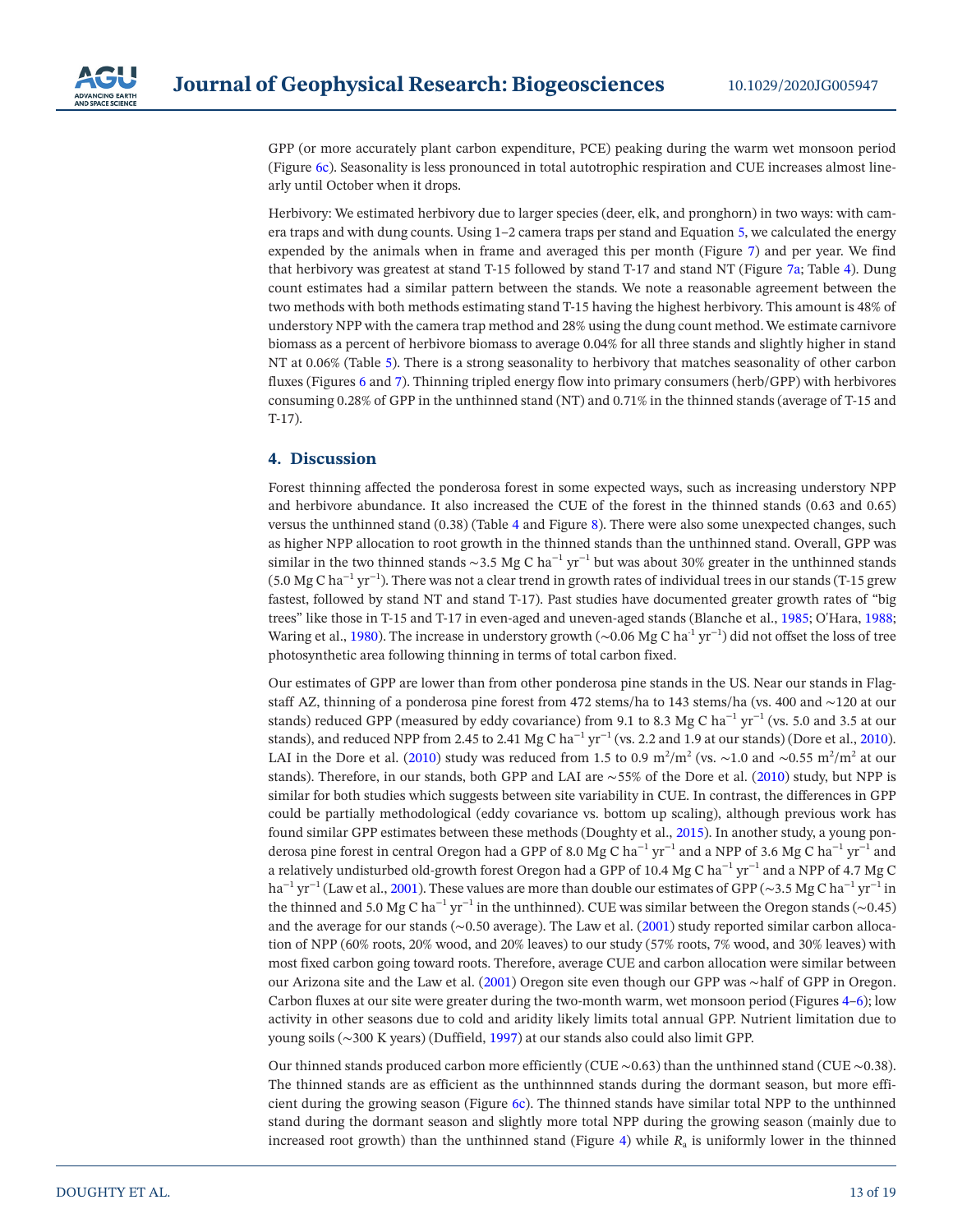

<span id="page-13-0"></span>**Figure 6.** Total autotrophic respiration (a), total plant carbon expenditure (PCE = NPP + Ra) (b) and carbon use efficiency (c) at a monthly timescale for Stand T-17 (red dashed), Stand T-15 (black dotted) and Stand NT (orange). PCE is a proxy for GPP. All values are in units of Mg C ha<sup> $-1$ </sup> mo<sup>-1</sup>, with the exception of carbon use efficiency (CUE) which is calculated as total NPP*/*GPP and errorbars are standard errors. Stands T-15 and T-17 are thinned, while NT is unthinned. NPP, net primary production; GPP, gross primary production; PCE, plant carbon expenditure.

than unthinned stands. The thinned stands have lower *R*a than the unthinned stand mainly due to higher *R*stems in the unthinned stand. Per tree respiration is similar between the stands, but the threefold increase in stem density increases *R*stems threefold in the unthinned stand. Therefore, it is the lower respiratory cost (*R*a per total NPP) of maintaining biomass during the dormant season that appears to make the thinned stands more efficient. Thinning at another nearby site also showed similar (but smaller) trends in CUE to our stands (Dore et al., [2010](#page-17-12)). CUE can vary widely in forests and previous studies in temperate, boreal (Goulden et al., [2011](#page-17-24)) and Amazonian forests (Doughty et al., [2018](#page-17-25)) have found less carbon allocation to growth in older forests. However, it is important to note that forests can also change their CUE by becoming more efficient (increase CUE) during times of stress. For instance, a tropical site reduced autotrophic respiration rates during a major drought period (Doughty et al., [2015\)](#page-17-16). Therefore, we intend to continue to monitor CUE to see if the change was temporary or more permanent.

The forest thinning surprisingly led to more growth allocated toward fine roots. This result differs from most previous studies (e.g., Dore et al., [2010](#page-17-12)). Forest thinning may increase soil compaction and decrease soil macroporosity due to the use of heavy machinery (Han et al., [2009](#page-17-26)), although this is unlikely in our study as most thinning was done with hand crews and chain saws. One possibility is the increased animal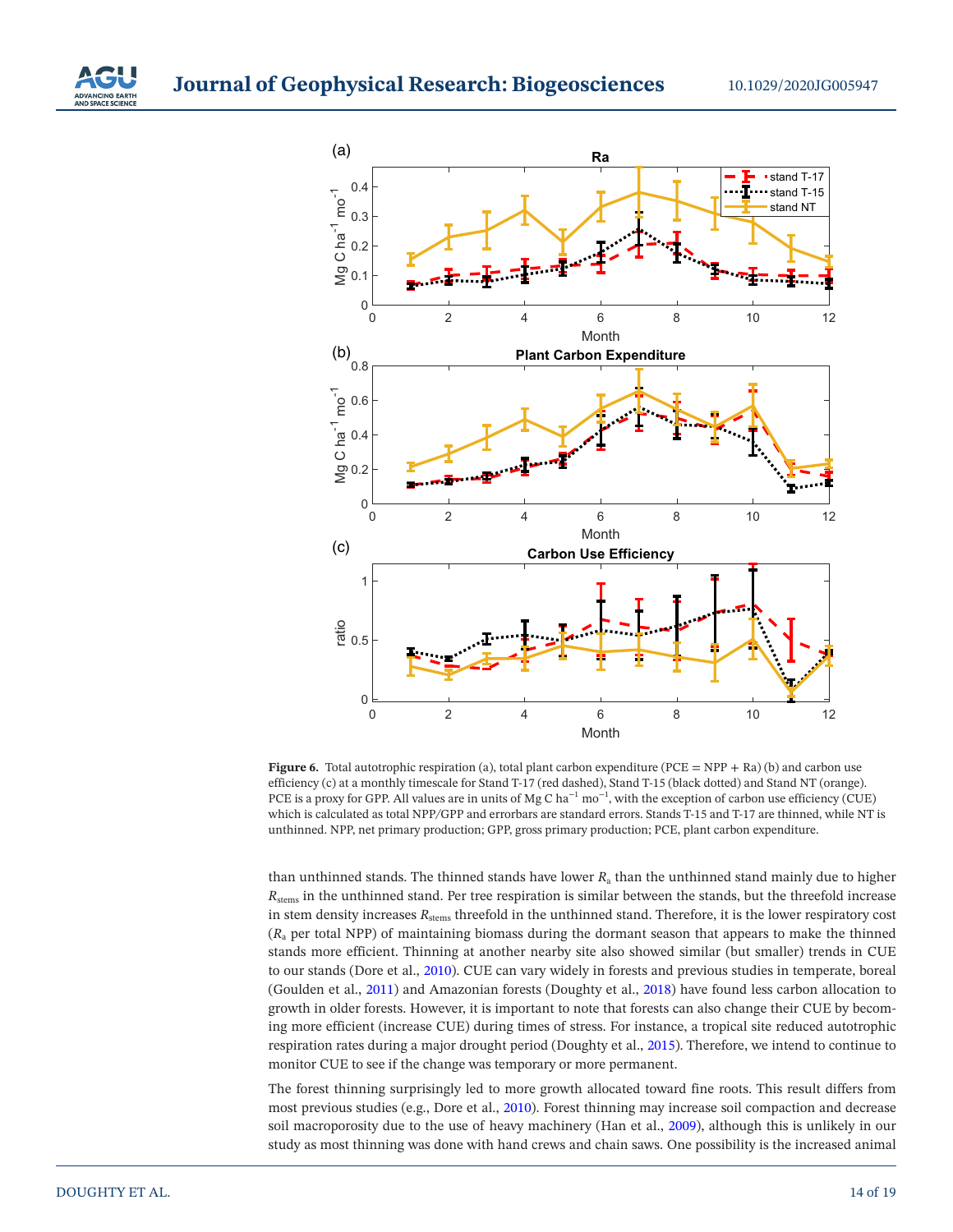

<span id="page-14-0"></span>**Figure 7.** Camera trap estimated herbivory as measured in each stand (a) for Stand T-17 (red dashed), Stand T-15 (black dotted) and Stand NT (orange) and by species (b) over a yearly cycle. All values are in units of Mg C ha<sup>-1</sup> mo<sup>-1</sup> and errorbars are standard errors. The high Elk value in December is likely anomalous as there was a stationary herd near the camera on a single day. Stands T-15 and T-17 are thinned, while NT is unthinned.

<span id="page-14-1"></span>**Table 5**  *Net Primary Productivity (NPP) Allocation to Wood, Fine Roots, and Canopy*

|                            | Stand T-17 | Stand T-15 | Stand, NT | Mean |
|----------------------------|------------|------------|-----------|------|
| $NPP_{ACW}$                | 3          | 7          | 12        | 7    |
| NPP <sub>litter fall</sub> | 29         | 16         | 45        | 30   |
| NPP <sub>fine</sub> roots  | 64         | 69         | 38        | 57   |
| $R_{\rm stems}$            | 41         | 37         | 61        | 46   |
| $R_{\text{canopy}}$        | 23         | 16         | 16        | 19   |
| $R_{\text{rhizosphere}}$   | 36         | 47         | 22        | 35   |
| $Herb_{dung}$              | 23         | 24         | 38        | 28   |
| Herb <sub>camera</sub>     | 42         | 86         | 15        | 48   |
| Carn/Herb                  | 0.04       | 0.03       | 0.06      | 0.04 |
| $Herb_{dung}/GPP$          | 0.58       | 0.84       | 0.28      | 0.57 |

*Notes*. These do not quite equal 100% because we do not include some minor terms like NPP under. Partitioning of autotrophic respiration into stem, canopy and rhizosphere respiration. Large herbivore consumption of understory NPP, total carnivore mass divided by total herbivore mass and herbivore consumption of GPP for 1–2 years of data for stands T-17, T-15 and NT and the mean for all stands near Flagstaff AZ, USA. Units are all percentages. NPP, net primary production; GPP, gross primary production

dung in the thinned stands triggered an increase in root growth to access nutrients in dung. Other studies found an increase in woody NPP compared with leaf NPP following logging but no change in root allocation (Anderson-Teixeira et al., [2016](#page-16-6); Riutta et al., [2018](#page-18-17)). The Law et al. [\(2001\)](#page-17-19) study found similar fine root NPP at both a young and old site. Why was more carbon allocated belowground both absolutely and as a percentage in the thinned stands (Table [5](#page-14-1))? One possibility is that reduced tree water stress and higher leaf-level photosynthesis in the thinned stands provided more carbon for growth of the organ responsible for capturing the most limiting resource, which is root growth in a semi-arid forest where water is the most limiting resource. However, this result must be considered tentative because of our low ingrowth core sample size  $(N = 6)$  and thus requires future evaluation.

Plots T-15 and T-17 were thinned two years apart, but our study did not show large differences between these two plots. There were, however, large differences between the thinned plots and unthinned plots, which suggests that there are immediate changes  $(<$ 3 months) and possibly longer-term changes (>5 years), but fewer medium-term changes (∼2 years) to these forests following thinning. Future studies will need to address these longer term changes to vegetation structure as well as, for example, how competition/succession of nonwoody vegetation will affect tree growth in the thinned stands.

We measured a 2–3-fold increase in understory NPP that was available for consumption by herbivores in the thinned stands versus the unthinned stand (Table [4](#page-8-0)) similar to previous studies in the region (Kaye et al., [2005\)](#page-17-27).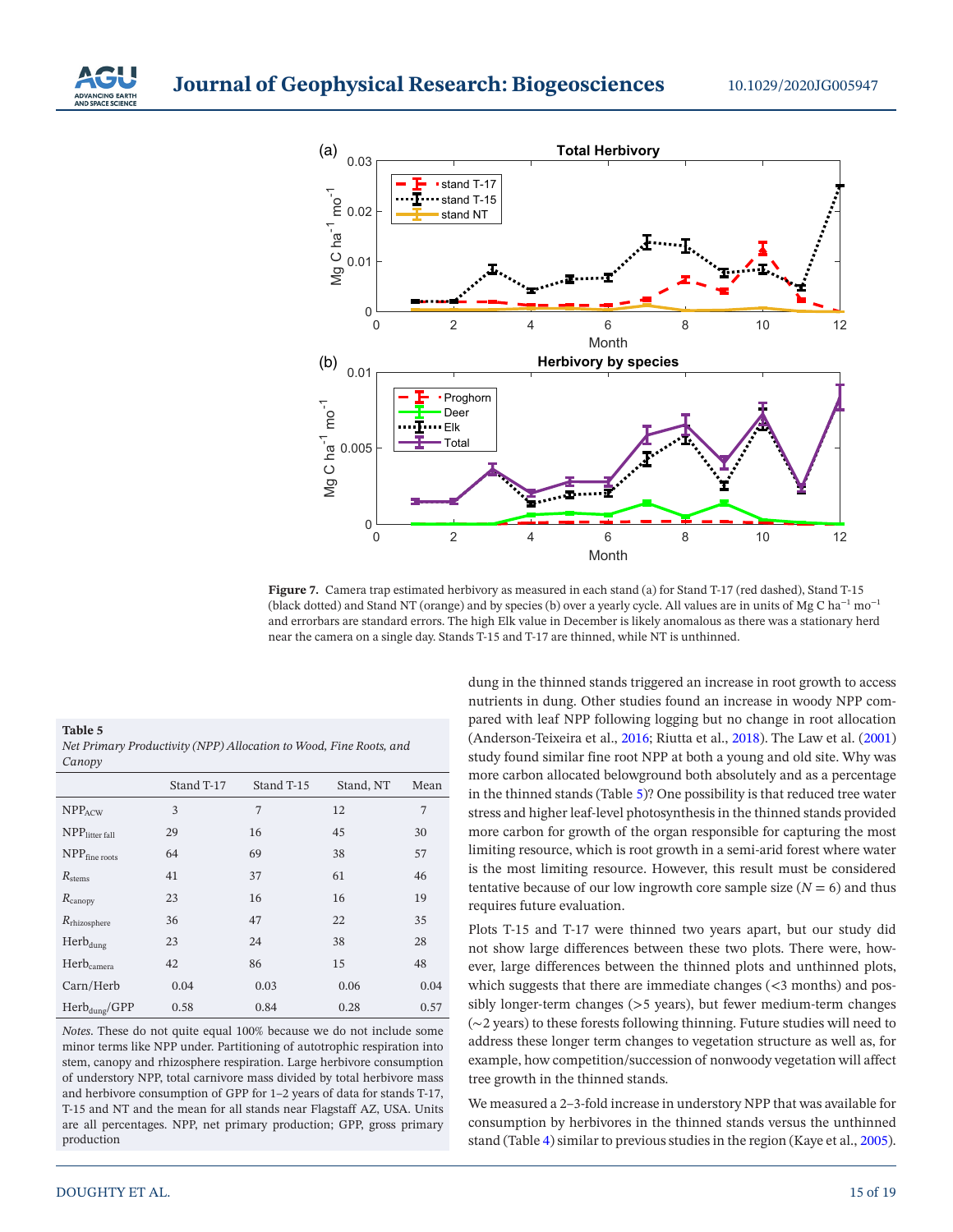



<span id="page-15-0"></span>**Figure 8.** Diagram showing the magnitude and pattern of key carbon fluxes for Stand T-17 the thinned stand (left) and Stand NT the unthinned stand (b) near Flagstaff, Arizona, USA. Components with prefixes *R*, NPP denote respiration, and NPP terms respectively. Herb is the average large mammal herbivory estimate of the dung and camera trap methods. Detailed descriptions of C flux components measured are presented in Tables [1–](#page-3-0)[4.](#page-8-0) All values are in units of Mg C ha−1 yr−1, with the exception of carbon use efficiency (CUE) which is calculated as total NPP*/*GPP. Stand T-17 is thinned, while NT is unthinned. NPP, net primary production; GPP, gross primary production.

There was also a 2–3-fold (using dung count) increase in herbivore abundance in the thinned stands. Although our two methods (dung and camera traps) broadly agree, both were based on small sample sizes and future studies should expand sample sizes. Increased herbaceous vegetation typically increases mammal abundance (Jenness, [2000](#page-17-28)). The high percentage (between 30% and 60%) of understory (nontree) NPP that was consumed by large herbivores has been found by other studies as well. For instance, high densities of bison consumed ∼1 Mg C ha−1 yr−1 in a tall-grass Kansas prairie (Towne et al., [2005\)](#page-18-18) or >50% of NPP of a typical tall grass prairie ( $\sim$ 1.8 Mg C ha<sup>-1</sup> yr<sup>-1</sup>) (Olson et al., [2013\)](#page-17-29). More broadly, a review found that large herbivores reduced aboveground NPP by an average of 0.7 Mg C ha<sup> $-1$ </sup> yr<sup> $-1$ </sup> for temperate grasslands to 4.8 Mg C ha−1 yr−1 for temperate forests (Tanentzap & Coomes, [2012](#page-18-19)). However, much of this change is through herbivore impacts on plant community dynamics. The high consumption of understory NPP suggests the system is a bottom up (food limited) versus top down (predator) controlled system where an increase in food consumption will increase herbivore abundance since there are few predators in the system (there are mountain lions [Puma concolor] that eat deer and juvenile elk). We measured carnivore abundance with our camera traps and found a body weighted abundance percentage of 0.04%. This indicates very low number of carnivores in the system and carnivores too small to exert top down control on this system. Therefore, thinning appeared to increase energy flow from primary producers to primary consumers.

We documented only two trees dying in all three stands over the 2-year observation period. Both were small trees (<5 cm DBH) in Stand T-15 that had signs of bark removal by herbivores. In all stands, there were few small trees ( $N = 8$  trees  $<$  5 cm DBH in stands T-17 and T-15, none in stand NT). Twenty percent died in a 2-year period, most likely killed by herbivores in stand T-15 (based on visual evidence of bark removal), which had the highest rate of herbivory. Therefore, this is limited evidence that the thinning is a self-reinforcing process with thinned stands having higher understory NPP, which attracts and supports more large herbivores, which then increases the mortality rate of small ponderosa trees and maintains the lower stem density forest. However, we acknowledge the stands are too small and the duration of the study is too short to get robust estimates of mortality and therefore this result needs further research for confirmation.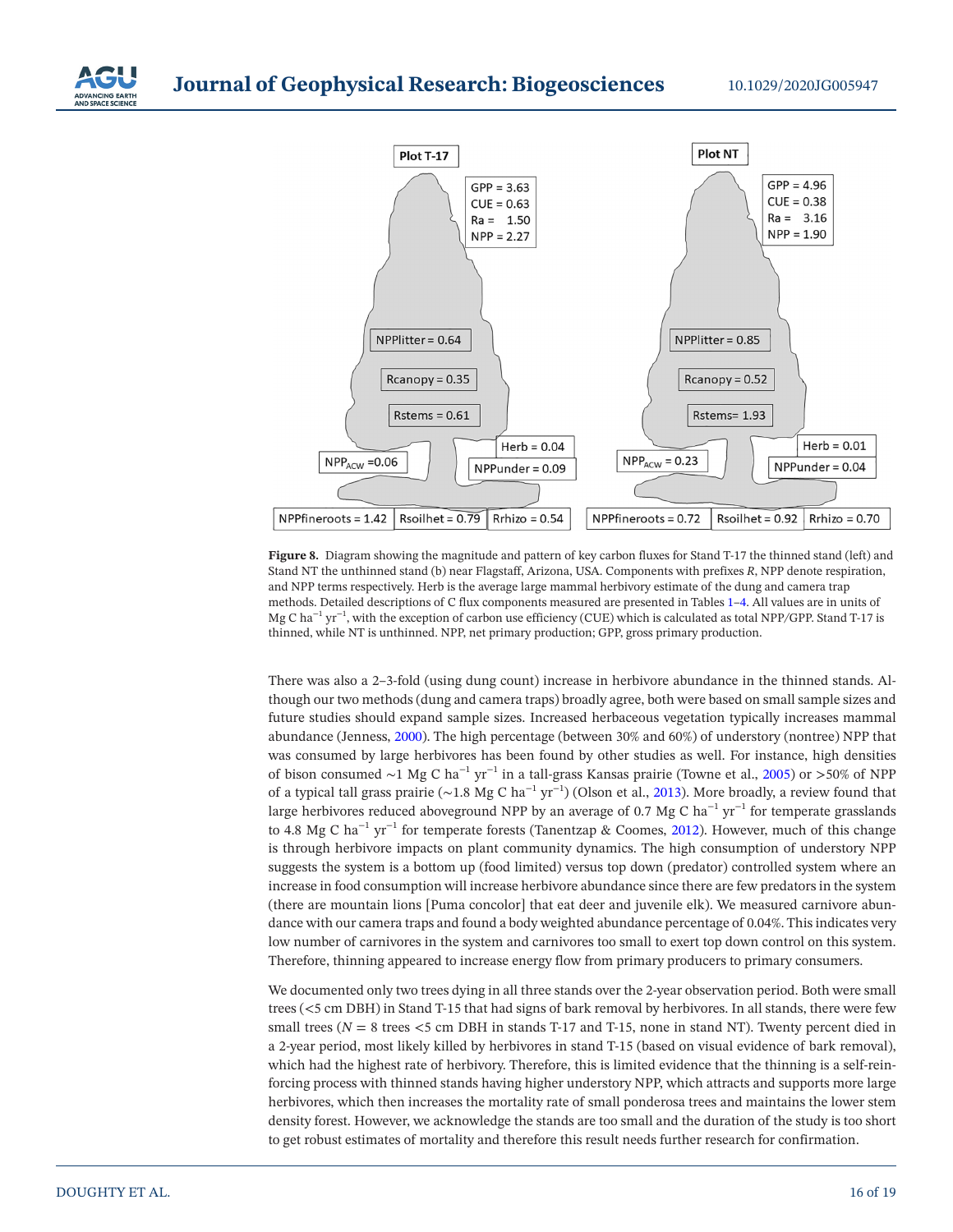

It is interesting to put herbivory in ponderosa pine forests into a broader historical context. Recent changes include abnormally high elk populations due to: (A) introduction of Rocky Mountain elk about a century ago, (B) creation of artificial water sources specifically to maintain high populations, (C) near extirpation of wolves from the region. Over evolutionary timescales (>12,000 years before present) there were many large herbivores and carnivores. For instance, the goal of the FWPP is to restore forests to how they were prefire suppression ∼200 years ago. However, for most of their evolutionary history, this region had large megaherbivores (>1,000 kg) and megacarnivores (>100 kg) (Malhi et al., [2016\)](#page-17-30). In fact, the Americas once had the largest concentration of large carnivores (Van Valkenburgh et al., [2016](#page-18-20)) and one of our study species (pronghorn) co-evolved with these now extinct predators. The pronghorn's exceptionally large eyes and great speeds, second only to extant African cheetahs (*Acinonyx jubatus*), are thought to be evolutionary adaptations to counter the extinct North American species of cheetahs (*Miracinonyx sp*.) (Geist, [2001](#page-17-31)).

There is now good evidence that the presence of large herbivores can greatly impact forest structure (Bakker et al., [2016;](#page-16-7) Doughty et al., [2016\)](#page-17-32) and thin the forest in a manner similar to the FWPP. The historic large carnivores most likely did not exert much top down control on the megaherbivores since their large size makes them much less vulnerable to predation (Van Valkenburgh et al., [2016\)](#page-18-20). Mega-herbivores like elephants (or likely mammoths or mastodons) have a much larger overall impact on tree disturbance than mid-sized herbivores like elk (Asner & Levick, [2012](#page-16-8)). We hypothesize that past thinning by megaherbivores could have similarly increased forest efficiency and energy flow through the trophic food chain.

Overall, CUE varied between our study and other ponderosa studies but carbon allocation was similar to these previous studies (Dore et al., [2010](#page-17-12); Law et al., [2001\)](#page-17-19). Carbon was produced more efficiently in the thinned stands (CUE 0.63 and 0.65) versus the unthinned stand (CUE 0.38). The thinning more than doubled understory grass and forb NPP which led to more than a doubling of large mammal herbivory. The thinning, and the return to a more natural prefire suppression stand structure, increased the efficiency of the forest both in terms of carbon storage and energy flow through the trophic food chain. Due to the amount of work necessary to make all the measurements, we only measured three stands, which make statistical certainty of the effect of thinning elusive. In addition, the small plot size (0.25 vs. 1 ha in most other GEM plots, Doughty et al, [2015;](#page-17-16) Malhi et al., [2021\)](#page-17-22) may limit understanding, but this was justified based on the lower biodiversity of the Arizona plots. Overall, our study shows sensitivity of forest carbon balance to widespread management treatments and supports the incorporation of food chains into assessments of forest carbon cycling to obtain a more holistic understanding of ecosystem impacts.

# **Data Availability Statement**

We have archived all our data and code in Zenodo at <https://doi.org/10.5281/zenodo.4432997>

### **References**

- <span id="page-16-2"></span>Abella, S. R., & Denton, C. W. (2009). Spatial variation in reference conditions: Historical tree density and pattern on a *Pinus ponderosa* landscape. *Canadian Journal of Forest Research*, *39*, 2391–2403.<https://doi.org/10.1139/X09-146>
- <span id="page-16-1"></span>Allen, C. D., Savage, M., Falk, D. A., Suckling, K. F., Swetnam, T. W., Schulke, T., et al. (2002). Ecological restoration of southwestern ponderosa pine ecosystems: a broad perspective. *Ecological Applications*, *12*(5), 1418–1433. [https://doi.org/10.1890/1051-0761\(2002\)01](https://doi.org/10.1890/1051-0761(2002)012%5B1418%3AEROSPP%5D2.0.CO;2) [2\[1418:EROSPP\]2.0.CO;2](https://doi.org/10.1890/1051-0761(2002)012%5B1418%3AEROSPP%5D2.0.CO;2)
- <span id="page-16-0"></span>Amiro, B. D., Barr, A. G., Barr, J. G., Black, T. A., Bracho, R., Brown, M., et al. (2010). Ecosystem carbon dioxide fluxes after disturbance in forests of North America. *Journal of Geophysical Research*, *115*, G00K02. <https://doi.org/10.1029/2010JG001390>
- <span id="page-16-6"></span>Anderson-Teixeira, K. J., Wang, M. M. H., McGarvey, J. C., & LeBauer, D. S. (2016). Carbon dynamics of mature and regrowth tropical forests derived from a pantropical database (TropForC-db). *Global Change Biology*, *22*, 1690–1709.<https://doi.org/10.1111/gcb.13226> Asner, G. P., & Levick, S. R. (2012). Landscape-scale effects of herbivores on treefall in African savannas. *Ecology Letters*, *15*, 1211–1217.
- <span id="page-16-8"></span><span id="page-16-7"></span><https://doi.org/10.1111/j.1461-0248.2012.01842.x> Bakker, E. S., Gill, J. L., Johnson, C. N., Vera, F. W. M., Sandom, C. J., Asner, G. P., & Svenning, J. C. (2016). Combining paleo-data and
- modern exclosure experiments to assess the impact of megafauna extinctions on woody vegetation. *Proceedings of the National Academy of Sciences of the United States of America*, *113*, 847–855. <https://doi.org/10.1073/pnas.1502545112>
- <span id="page-16-3"></span>Banerjee, T. (2020). Impacts of forest thinning on wildland fire behavior. *Forests*, *11*, 918.<http://dx.doi.org/10.3390/f11090918>
- <span id="page-16-5"></span>Blanche, C. A., Hodges, J. D., & Nebeker, T. E. (1985). A leaf area-sapwood area ratio developed to rate loblolly pine tree vigor. *Canadian Journal of Forest Research*, *15*, 1181–1184. <https://doi.org/10.1139/x85-192>
- <span id="page-16-4"></span>Chapin, F. S., Matson, P. A., & Vitousek, P. M. (2012). *Principles of terrestrial ecosystem ecology*. Springer. [https://doi.](https://doi.org/10.1007/978-1-4419-9504-9) [org/10.1007/978-1-4419-9504-9](https://doi.org/10.1007/978-1-4419-9504-9)

#### **Acknowledgments**

The authors thank Neil Chapman for providing information on the thinning process in Observatory Mesa and Matthew Millar and Anne LaBruzzo for helping to obtain permits for the work. This work was funded by the Technology and Research Initiative Fund (TRIF) funding from the state of Arizona.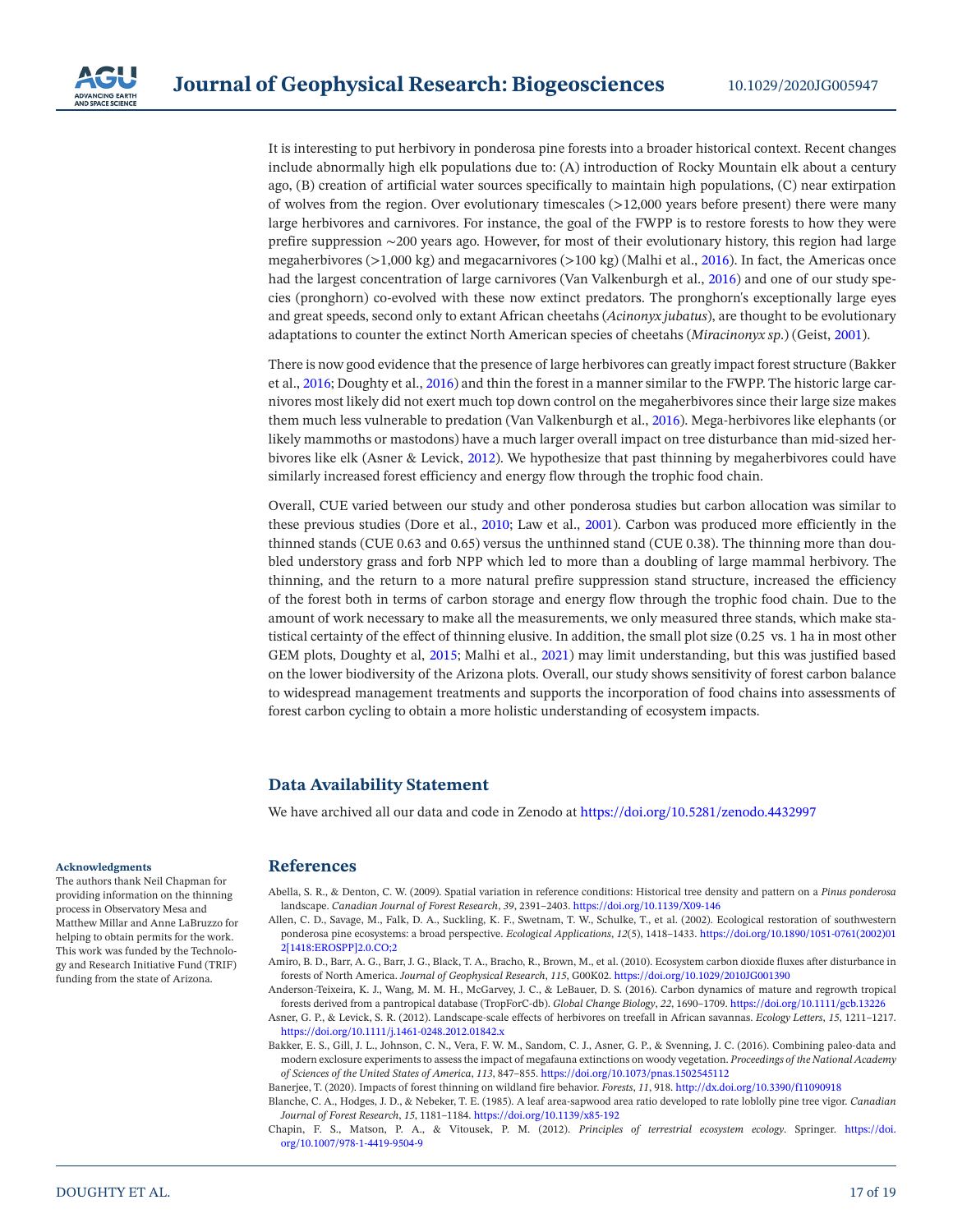

<span id="page-17-7"></span>Cooper, C. F. (1960). Changes in vegetation, structure, and growth of southwestern pine forests since white settlement. *Ecological Monographs*, *30*, 129–164.<https://doi.org/10.2307/1948549>

<span id="page-17-9"></span>Covington, W., & Moore, M. (1994). Southwestern ponderosa pine forest structure: Changes since Euro-American settlement. *Journal of Forestry*, *92*, 39–47.

- <span id="page-17-4"></span>Covington, W. W., Fulé, P. Z., Moore, M. M., Hart, S. C., Kolb, T. E., Mast, J. N., et al. (1997). Restoring ecosystem health in ponderosa pine forests of the southwest. *Journal of Forestry*, *95*, 23–29.<https://doi.org/10.1093/jof/95.4.23>
- <span id="page-17-2"></span>De Lucia, E. H., Drake, J. E., Thomas, R. B., & Gonzalez-Meler, M. (2007). Forest carbon use efficiency: Is respiration a constant fraction of gross primary production? *Global Change Biology*, *13*, 1157–1167. <https://doi.org/10.1111/j.1365-2486.2007.01365.x>
- <span id="page-17-12"></span>Dore, S., Kolb, T. E., Montes-Helu, M., Eckert, S. E., Sullivan, B. W., Hungate, B. A., et al. (2010). Carbon and water fluxes from ponderosa pine forests disturbed by wildfire and thinning. *Ecological Applications*, *20*, 663–683. <https://doi.org/10.1890/09-0934.1>
- <span id="page-17-10"></span>Dore, S., Montes-Helu, M., Hart, S. C., Hungate, B. A., Koch, G. W., Moon, J. B., et al. (2012). Recovery of ponderosa pine ecosystem carbon and water fluxes from thinning and stand-replacing fire. *Global Change Biology*, *18*, 3171–3185. [https://doi.](https://doi.org/10.1111/j.1365-2486.2012.02775.x) [org/10.1111/j.1365-2486.2012.02775.x](https://doi.org/10.1111/j.1365-2486.2012.02775.x)
- <span id="page-17-32"></span>Doughty, C. E., Faurby, S., & Svenning, J. C. (2016). The impact of the megafauna extinctions on savanna woody cover in South America. *Ecography*, *39*, 213–222.<https://doi.org/10.1111/ecog.01593>
- <span id="page-17-25"></span>Doughty, C. E., Goldsmith, G. R., Raab, N., Girardin, C. A. J., Farfan-Amezquita, F., Huaraca-Huasco, W., et al. (2018). What controls variation in carbon use efficiency among Amazonian tropical forests? *Biotropica*, *50*, 16–25.<https://doi.org/10.1111/btp.12504>
- <span id="page-17-16"></span>Doughty, C. E., Metcalfe, D. B., Girardin, C. A. J., Amézquita, F. F., Cabrera, D. G., Huasco, W. H., et al. (2015). Drought impact on forest carbon dynamics and fluxes in Amazonia. *Nature*, *519*, 78–82.<https://doi.org/10.1038/nature14213>

<span id="page-17-18"></span>Duffield, W. A. (1997). *Volcanos of northern Arizona*. Grand Canyon Association.

- <span id="page-17-1"></span>Friedlingstein, P., Meinshausen, M., Arora, V. K., Jones, C. D., Anav, A., Liddicoat, S. K., & Knutti, R. (2014). Uncertainties in CMIP5 climate projections due to carbon cycle feedbacks. *Journal of Climate*, *27*, 511–526. <https://doi.org/10.1175/JCLI-D-12-00579.1>
- <span id="page-17-5"></span>Fulé, P. Z., Covington, W. W., & Moore, M. M. (1997). Determining reference conditions for ecosystem management of southwestern Ponderosa pine forests. *Ecological Applications*, *7*, 895–908. [https://doi.org/10.1890/1051-0761\(1997\)007\[0895:DRCFEM\]2.0.CO;2](https://doi.org/10.1890/1051-0761(1997)007%5B0895%3ADRCFEM%5D2.0.CO;2)
- <span id="page-17-14"></span>Ganey, J. L., & Vojta, S. C. (2011). *Tree mortality in drought-stressed mixed-conifer and ponderosa pine forests*. Arizona, USA. Forest Ecology and Management. <https://doi.org/10.1016/j.foreco.2010.09.048>
- <span id="page-17-31"></span>Geist, V. (2001). *Antelope country: Pronghorns: The last Americans* (p. 176). Krause Publications.
- <span id="page-17-24"></span>Goulden, M. L., Mcmillan, A. M. S., Winston, G. C., Rocha, A. V., Manies, K. L., Harden, J. W., & Bond-Lamberty, B. P. (2011). Patterns of NPP, GPP, respiration, and NEP during boreal forest succession. *Global Change Biology*, 17, 855–871. [https://doi.](https://doi.org/10.1111/j.1365-2486.2010.02274.x) [org/10.1111/j.1365-2486.2010.02274.x](https://doi.org/10.1111/j.1365-2486.2010.02274.x)
- <span id="page-17-26"></span>Han, S. K., Han, H. S., Page-Dumroese, D. S., & Johnson, L. R. (2009). Soil compaction associated with cut-to-length and whole-tree harvesting of a coniferous forest. *Canadian Journal of Forest Research*, *36*, 976–989. <https://doi.org/10.1139/X09-027>
- <span id="page-17-28"></span>Jenness, J. S. (2000). *The effects of fire on Mexican spotted owls in Arizona and New Mexico*. Northern Arizona University.
- <span id="page-17-27"></span>Kaye, J. P., Hart, S. C., Fulé, P. Z., Covington, W. W., Moore, M. M., & Kaye, M. W. (2005). Initial carbon, nitrogen, and phosphorus fluxes following ponderosa pine restoration treatments. *Ecological Applications*, *15*, 1581–1593. <https://doi.org/10.1890/04-0868>
- <span id="page-17-6"></span>Kaye, M. W., & Swetnam, T. W. (1999). An assessment of fire, climate, and apache history in the Sacramento Mountains, New Mexico. *Physical Geography*, *20*, 305–330. <https://doi.org/10.1080/02723646.1999.10642681>
- <span id="page-17-13"></span>Kerhoulas, L. P., Kolb, T. E., & Koch, G. W. (2013). Tree size, stand density, and the source of water used across seasons by ponderosa pine in northern Arizona. *Forest Ecology and Management*, *289*, 425–433.<https://doi.org/10.1016/j.foreco.2012.10.036>
- <span id="page-17-11"></span>Krofcheck, D. J., Remy, C. C., Keyser, A. R., & Hurteau, M. D. (2019). Optimizing forest management stabilizes carbon under projected climate and wildfires. *Journal of Geophysical Research: Biogeosciences*, *124*, 3075–3087. <https://doi.org/10.1029/2019JG005206>
- <span id="page-17-17"></span>Law, B. E., Ryan, M. G., & Anthoni, P. M. (1999). Seasonal and annual respiration of a ponderosa pine ecosystem. *Global Change Biology*, *5*, 169–182. <https://doi.org/10.1046/j.1365-2486.1999.00214.x>
- <span id="page-17-19"></span>Law, B. E., Thornton, P. E., Irvine, J., Anthoni, P. M., & Van Tuyl, S. (2001). Carbon storage and fluxes in ponderosa pine forests at different developmental stages. *Global Change Biology*, *7*, 755–777.<https://doi.org/10.1046/j.1354-1013.2001.00439.x>
- <span id="page-17-21"></span>Malhi, Y., Aragão, L. E. O. C., Metcalfe, D. B., Paiva, R., Quesada, C. A., Almeida, S., et al. (2009). Comprehensive assessment of carbon productivity, allocation and storage in three Amazonian forests. *Global Change Biology*, *15*, 1255–1274. [https://doi.](https://doi.org/10.1111/j.1365-2486.2008.01780.x) [org/10.1111/j.1365-2486.2008.01780.x](https://doi.org/10.1111/j.1365-2486.2008.01780.x)
- <span id="page-17-3"></span>Malhi, Y., Doughty, C., & Galbraith, D. (2011). The allocation of ecosystem net primary productivity in tropical forests. *Philosophical Transactions of the Royal Society B: Biological Sciences*, *366*, 3225–3245. <https://doi.org/10.1098/rstb.2011.0062>
- <span id="page-17-30"></span>Malhi, Y., Doughty, C. E., Galetti, M., Smith, F. A., Svenning, J. C., & Terborgh, J. W. (2016). Megafauna and ecosystem function from the Pleistocene to the Anthropocene. *Proceedings of the National Academy of Sciences of the United States of America*, *113*, 838–846. [https://](https://doi.org/10.1073/pnas.1502540113) [doi.org/10.1073/pnas.1502540113](https://doi.org/10.1073/pnas.1502540113)
- <span id="page-17-22"></span>Malhi, Y., Girardin, C., Metcalfe, D. B., Doughty, C. E., Aragão, L. E. O. C., Rifai, S. W., et al. (2021). The Global Ecosystems Monitoring network: Monitoring ecosystem productivity and carbon cycling across the tropics. *Biological Conservation*, *253*, 108889. [https://doi.](https://doi.org/10.1016/j.biocon.2020.108889) [org/10.1016/j.biocon.2020.108889](https://doi.org/10.1016/j.biocon.2020.108889)
- <span id="page-17-20"></span>Metcalfe, D. B., Meir, P., Aragão, L. E. O. C., Malhi, Y., da Costa, A. C. L., Braga, A., et al. (2007). Factors controlling spatio-temporal variation in carbon dioxide efflux from surface litter, roots, and soil organic matter at four rain forest sites in the eastern Amazon. *Journal of Geophysical Research*, *112*, G04001.<https://doi.org/10.1029/2007JG000443>
- <span id="page-17-15"></span>Moore, M. M., Casey, C. A., Bakker, J. D., Springer, J. D., Fulé, P. Z., Covington, W. W., & Laughlin, D. C. (2006). Herbaceous vegetation responses (1992–2004) to restoration treatments in a ponderosa pine forest. *Rangeland Ecology & Management*, *59*, 135–144. [https://doi.](https://doi.org/10.2111/05-051R2.1) [org/10.2111/05-051R2.1](https://doi.org/10.2111/05-051R2.1)
- <span id="page-17-8"></span>Moore, M. M., Huffman, D. W., Fulé, P. Z., Covington, W. W., & Crouse, J. E. (2004). Comparison of historical and contemporary forest structure and composition on permanent plots in southwestern ponderosa pine forests. *Forest Science*, *50*, 162–176. [https://doi.](https://doi.org/10.1093/forestscience/50.2.162) [org/10.1093/forestscience/50.2.162](https://doi.org/10.1093/forestscience/50.2.162)
- <span id="page-17-23"></span>O'Hara, K. L. (1988). Stand structure and growing space efficiency following thinning in an even-aged Douglas-fir stand. *Canadian Journal of Forest Research*, *18*, 859–866. <https://doi.org/10.1139/x88-132>
- <span id="page-17-29"></span>Olson, R. J., Scurlock, J. M. O., Prince, S. D., Zheng, D. L., & Johnson, K. R. (2013). *NPP multi-biome: global primary production data initiative products, R2*. Oak Ridge, TN: Oak Ridge National Laboratory Distributed Active Archive Center.
- <span id="page-17-0"></span>Powell, D. S., Faulkner, J. L., Darr, D. R., Zhu, Z. M. D. (1993). *Forest resources of the United States, 1992*. Fort Collins, CO: U.S. Department of Agriculture, Forest Service, Rocky Mountain Forest and Range Experiment Station.